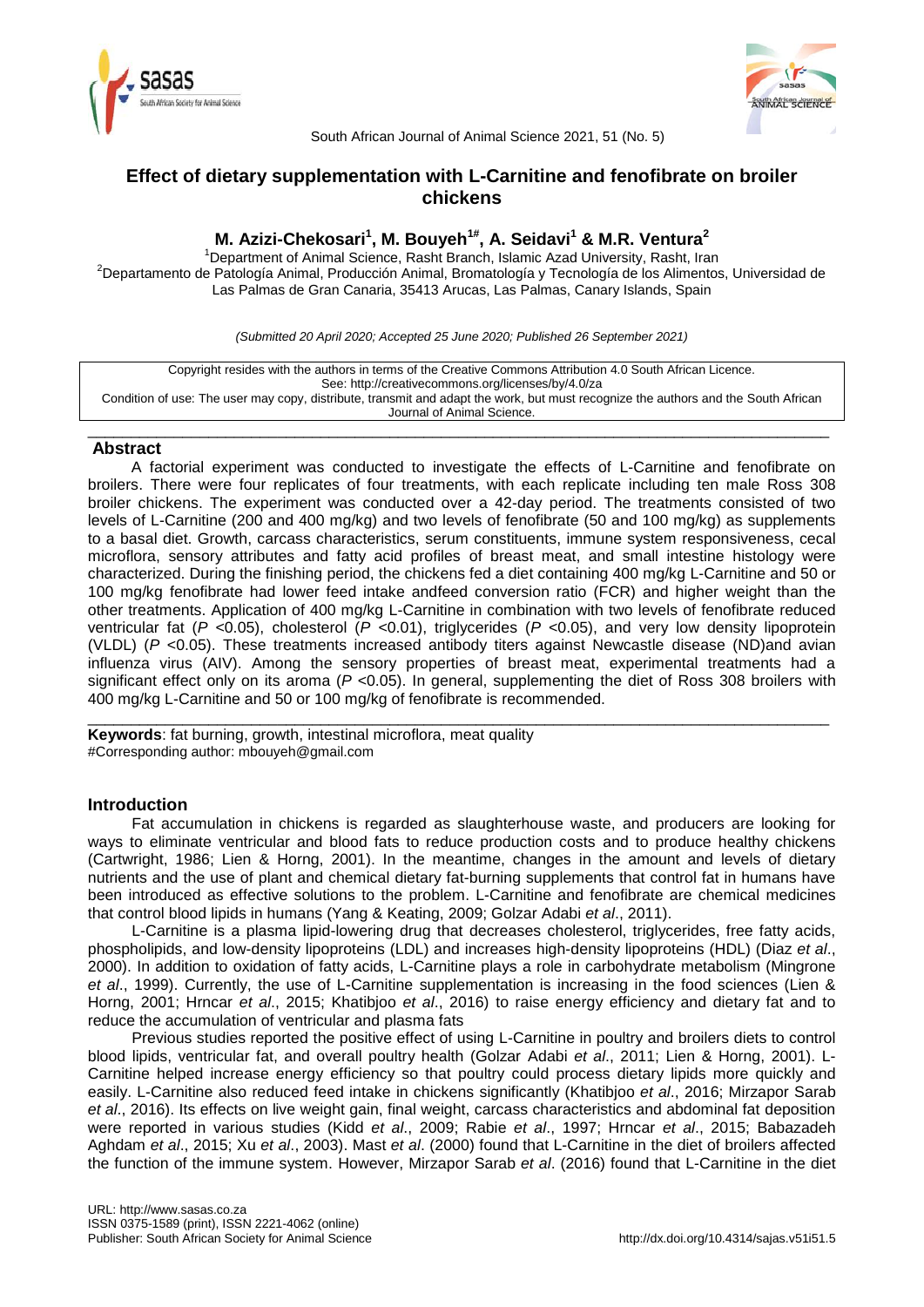of broilers had no effect on antibody production against sheep red blood cells (SRBC) and Newcastle disease (ND). Lien and Horng (2001) showed decreased levels of serum triglyceride, but not those of cholesterol, phospholipids and lipoproteins in chickens fed L-carnitine. Zhang *et al*. (2010) attributed the decrease in serum triglyceride levels to increased catabolism of fatty acids.

Fenofibrate is also a chemical drug that is used to lower cholesterol levels in cardiovascular patients. Fenofibrate and fibric acid derivatives reduce fat, VLDL, LDL and triglycerides, and increase HDL (Yang & Keating, 2009; Ruotolo *et al*., 1998). Fenofibrate is readily available and is one of the most widely used fibric acid derivatives (Packard *et al*., 2002; Yang & Keating, 2009). Flores-Castillo *et al*. (2019) reported that fenofibrate also reduced cholesterol and triglycerides and increased HDL cholesterol in white New Zealand rabbits. In a study by Montanaro *et al*. (2005), fenofibrate increased the level of palmitic acid and decreased stearic acid in diabetic mice. But so far, the effect of fenofibrate has not been tested in poultry.

Thus, the goal of this study was to determine effects of L-Carnitine and fenofibrate levels and their interaction on growth, carcass traits, serum constituents, immune system, cecal microbial flora, sensory properties of breast meat, fatty acid profile of breast meat and small intestine histology in Ross 308 broilers.

### **Materials and Methods**

The experimental protocol was approved by the Animal Ethics Committee of Rasht Branch, Islamic Azad University, and the experiment was conducted in accordance with the International Guidelines for Research involving animals (Directive No. 2010/63/EU).

To evaluate the effects of L-Carnitine and fenofibrate in the diet of broilers, a  $(2 \times 2)$  factorial experiment was performed based on a completely random design in four replicates and 10 chickens per replicate over 42 days. The basal diets (Table 1) were formulated according to the nutritional needs of Ross 308 broilers.

| Feeding period                  |                          |                            |  |  |  |
|---------------------------------|--------------------------|----------------------------|--|--|--|
| <b>Starter</b><br>(1 - 14 days) | Grower<br>(15 - 28 days) | Finisher<br>(29 - 42 days) |  |  |  |
| 47.03                           | 59.60                    | 65.99                      |  |  |  |
| 5.58                            | 5.00                     | 5.00                       |  |  |  |
| 29.02                           | 16.15                    | 10.28                      |  |  |  |
| 10.00                           | 11.48                    | 11.50                      |  |  |  |
| 3.50                            | 3.40                     | 3.09                       |  |  |  |
| 1.45                            | 1.23                     | 1.00                       |  |  |  |
| 1.95                            | 1.80                     | 1.83                       |  |  |  |
| 0.20                            | 0.20                     | 0.20                       |  |  |  |
| 0.50                            | 0.50                     | 0.50                       |  |  |  |
| 0.52                            | 0.58                     | 0.57                       |  |  |  |
| 0.25                            | 0.06                     | 0.04                       |  |  |  |
|                                 |                          |                            |  |  |  |
| 2950                            | 3000                     | 3050                       |  |  |  |
| 22                              | 20                       | 19                         |  |  |  |
| 1.30                            | 1.20                     | 1.10                       |  |  |  |
| 0.56                            | 0.54                     | 0.52                       |  |  |  |
| 0.92                            | 0.90                     | 0.88                       |  |  |  |
| 1.04                            | 0.95                     | 0.92                       |  |  |  |
| 0.52                            | 0.47                     | 0.41                       |  |  |  |
|                                 |                          |                            |  |  |  |

**Table 1** Feed ingredients and chemical compounds of the basal diet that was fed to broiler chickens

<sup>1</sup> Manganese: 40,000 mg, iron: 20,000 mg, zinc: 33,900 mg, copper: 4,000 mg, iodine: 400 mg, selenium: 80 mg, vitamin A: 3600,000 IU, vitamin D<sub>3</sub>: 800,000 IU, vitamin E: 7200 IU, vitamin B<sub>1</sub>: 710 mg, vitamin B<sub>2</sub>: 2640 mg, vitamin B<sub>6</sub>: 1176 mg, vitamin B<sub>9</sub>: 400 mg, vitamin B<sub>12</sub>: 6 mg, vitamin K<sub>3</sub>: 800 mg, pantothenic acid: 3920 mg, niacin: 12,000 mg, biotin: 40 mg of biotin, choline chloride: 200,000 mg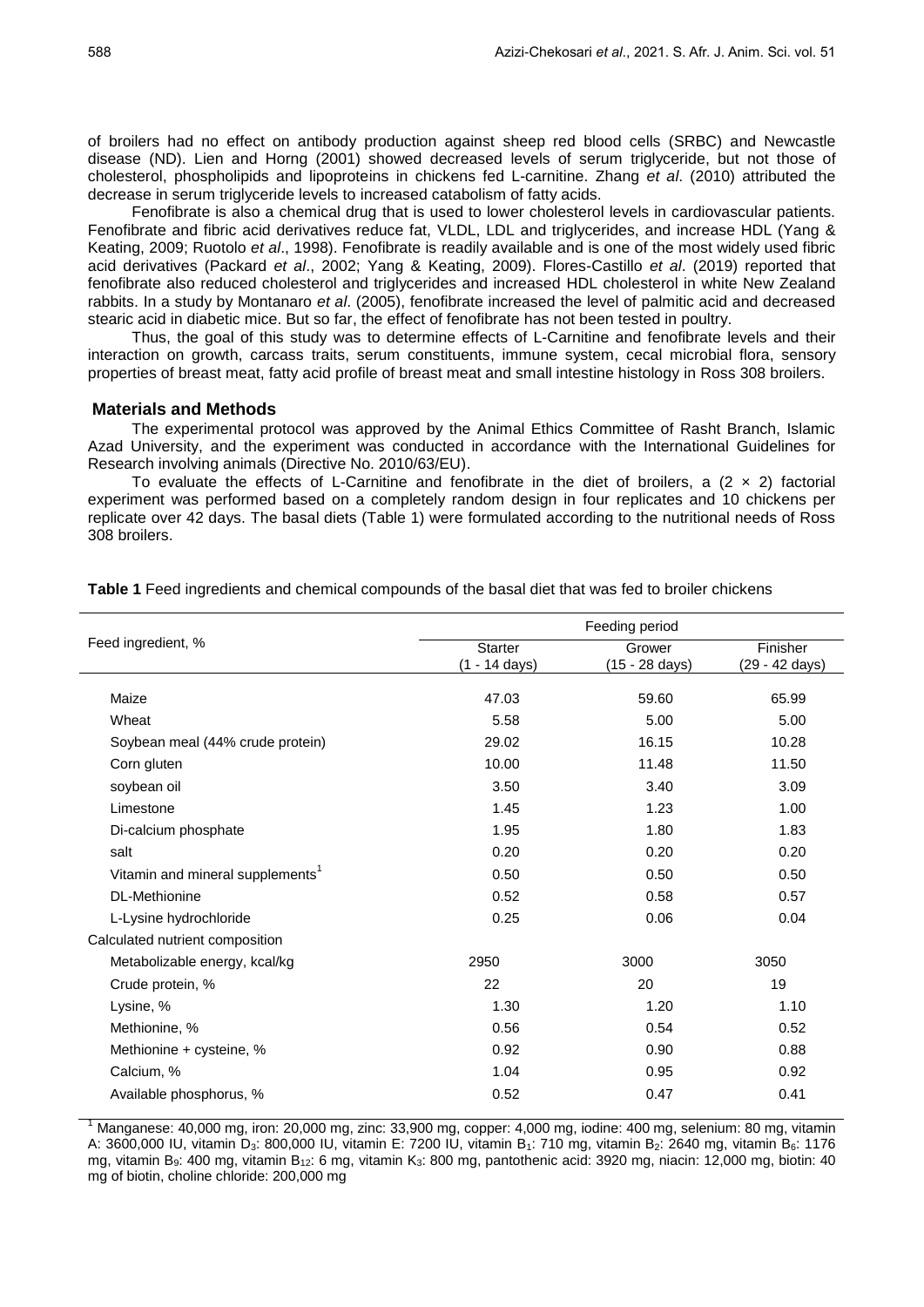The four experimental diets consisted of the basal diet + 200 mg/kg L-Carnitine+ 50 mg/kg fenofibrate (C 200 mg/kg + F 50 mg/kg); the basal diet + 200 mg/kg L-Carnitine + 100 mg/kg fenofibrate (C 200 mg/kg + F 100 mg/kg); the basal diet + 400 mg/kg L-Carnitine+ 50 mg/kg fenofibrate (C 400 mg/kg + F 50 mg/kg); and the basal diet + 400 mg/kg L-Carnitine+ 100 mg/kg fenofibrate (C 400 mg/kg + F 100 mg/kg). The L-Carnitine and fenofibrate were purchased from Poursina Pharmaceutical Company (Karaj, Iran) and Razavi Pharmaceutical Services (Mashhad, Iran).

Environmental conditions were the same for all groups (16 pens) and included 23 hours of light and one hour of darkness, humidity of 50 - 60% and a temperature of 32 °C, which decreased 3 °C with each week of age. All chickens had free access to water and food throughout the experiment. The vaccination programme was performed according to recommendations of the veterinary administration to prevent bronchitis, ND and Gumboro (infectious bursal disease (IBD)) disease.

At the end of each week, the chickens were weighed, feed intake was determined, and the FCR was calculated. At the end of the experiment, the weights of the carcass organs were measured (Farrokhyan *et al*., 2014). Production efficiency index (PEI) was calculated using the following relationship (Aviagen, 2018):

> $PEI = \frac{L}{A}$  $\overline{A}$

After 42 days, one chicken was randomly selected from each pen and blood was taken from a wing vein to measure serum constituents. Blood samples were stored at 30 °C until they clotted. The clear serum was then isolated from the blood samples by centrifugation at 3000 rpm (Eppendorf, 5702, Germany). The resulting serum samples were stored in 0.5 cc micro-tubes at -20 °C until analysed. Measurements of glucose, triglycerides, total cholesterol, protein, albumin, HDL, LDL and VLDL of blood samples were performed with an auto-analyser (Hitachi 917, Chiyoda, Tokyo, Japan) with commercial assay kits (Pars Azmoun, Iran, licensed from Diagnostic Systems Company, Germany).

To determine the effects of the levels of L-Carnitine and fenofibrate on the immune system, the SRBC test was performed and antibody titers against ND and AIV were ascertained. For this purpose, on days 28 and 35 of the experiment, 0.1 cc of diluted SRBC solution was injected into the wing vein of two identified chickens from each replicate. Seven days later, blood samples were taken from these chickens, and the serum was isolated 16 hours later (as described above). Hemagglutination was used to determine the antibody titer against SRBC (at 35 and 42 days old), ND, and AIV (42 days old) (Isakov et al., 2005). 2-Mercaptoethanol was used to measure the immunoglobulin M (IgM) titer (Arshami *et al*., 2010; Senaldi *et al*., 2002).

To examine the microbial flora of the digestive tract, a cecum sample was taken from a randomly selected 42-day-old chicken in each replicate. Its gastrointestinal tract was removed immediately after slaughter and 1 ml of the contents of the cecum was removed. The prepared sample was transferred to a container containing phosphate buffer and mixed thoroughly. MacConkey agar, blood agar, MRS, and AMB mediums were used to determine the overall frequency of *Coliforms*, *Clostridium*, *Lactobacillus* and *Escherichia coli,* respectively (Miller & Wolin, 1974).

The breasts of two chickens were cooked for 45 minutes at 180 °C without spices or oil to assess the sensory characteristics of the meat. The cooked samples were then numbered and evaluated by trained people (six-person panel) and scores were assigned to colour, aroma, oral sensation, and general acceptance (scale 0 to 100) (Khajavi *et al*., 2014).

To investigate the profile of fatty acids in the breast, 20 g chopped breast meat was mixed with 50 ml methanol for 30 minutes, then 40 ml hexane was added and stirred for 20 minutes. After complete digestion, the mixed sample was rested until two phases had formed. Then, the top layer, containing the methyl esters and lipid fraction, was analysed with gas chromatography (Agilent 7890 Series Gas Chromatograph, USA) and the composition of its fatty acids was determined (Folch *et al*., 1957).

About 2 cm of the intestinal cecum of the slaughtered chickens was collected to examine the jejunum tissue. The samples were immediately transferred to plastic containers containing 10% formalin to prevent autolysis of the tissues and to maintain its physical structure. The samples were then dehydrated and made transparent with a tissue processor (LSC 1512, Germany). After 12 hours, the samples were removed from the device and 5 micrometer slices were cut from the tissue with a microtome. The samples were then stained with haematoxylin-eosin and laminated. Then histological parameters of the intestine, including villus height, crypt depth, and muscle thickness, were evaluated with a microscope (CX23 Olympus, Japan) with 10x and 40 x magnification (Sakamoto *et al*., 2000).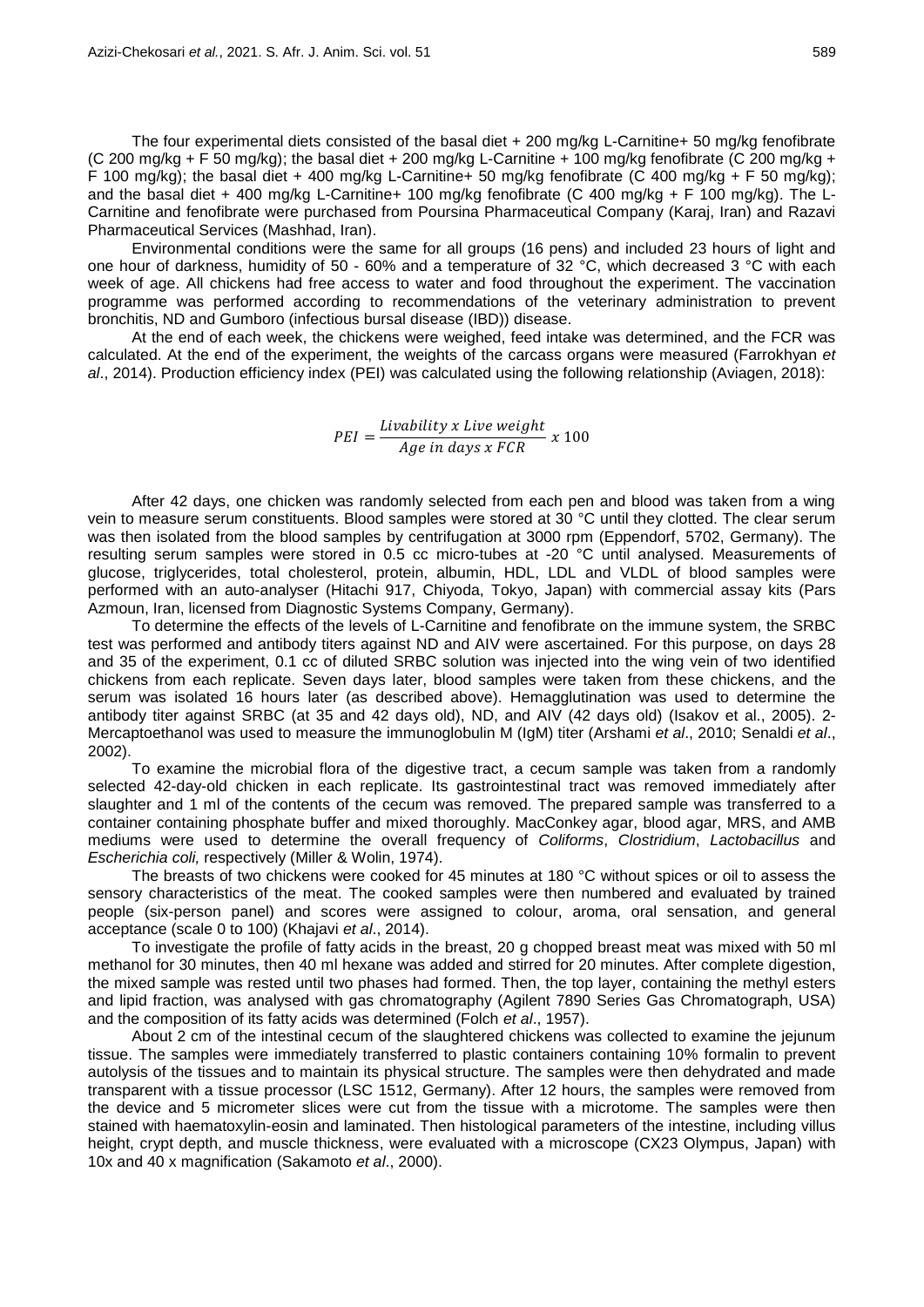The data were analysed with SAS statistical software (SAS Institute Inc., Cary, North Carolina, USA). The design was a  $2 \times 2$  factorial, the model of which is as follows:

$$
y_{ijk} = \mu + a_i + b_j + ab_{ij} + e_{ijk}
$$

where:  $y_{ijk}$  = is an observed value,

µ is the mean common to all observations,

 $a_i$  = the effect of the ith level of L-Carnitine in the diet,

 $b_i$  = the effect of the jth fenofibrate in the diet,

 $ab_{ij}$  = the interaction of the levels of L-Carnitine and fenofibrate, and

 $e_{ijk}$  = the experimental error.

Duncan's multiple range test was performed at 5% probability level to compare the treatment means

### **Results and Discussion**

The effects of supplementation in broiler diets with various levels of L-Carnitine and of fenofibrate on feed intake, weight gain and at different ages are shown in Tables 2 and 3. Increasing the level of L-Carnitine reduced feed intake and FCR and weight gain in the finisher period (*P* <0.01). Concomitant use of L-Carnitine and fenofibrate in the diet had a significant effect on feed intake, weight gain and FCR of the entire period (*P* <0.01). The highest weight gain, the lowest feed intake, and the lowest feed conversion in the whole period belonged to the C 400 mg/kg + F 100 mg/kg treatment (Table 3). Feed intake in the periods of 1 - 14 days (*P* <0.01) and 15 - 28 days] (*P* <0.05), 15 - 28 days (*P* <0.01) and 29 - 42 days (*P* <0.01) and weight gain over 29 - 42 days (P <0.01) were affected significantly by the addition of L-Carnitine and fenofibrate to the diet (Tables 2 and 3).

|                           | Feed intake, q          |                       | Bodyweight gain, g |                     | Feed conversion ratio |             |  |
|---------------------------|-------------------------|-----------------------|--------------------|---------------------|-----------------------|-------------|--|
| Days                      | $1 - 14$                | $15 - 28$             | $1 - 14$           | $15 - 28$           | $1 - 14$              | $15 - 28$   |  |
| C 200 mg/kg               | $508.75^{\circ}$        | $1437.25^a$           | $390.87^a$         | $877.62^{\circ}$    | $1.301^a$             | $1.637^{a}$ |  |
| C 400 mg/kg               | $509.25^a$              | 1429.75 <sup>b</sup>  | $392.25^a$         | 879.87 <sup>a</sup> | $1.298^a$             | $1.625^{b}$ |  |
| $P$ -value                | 0.50                    | 0.02                  | 0.17               | 0.12                | 0.60                  | 0.01        |  |
| <b>SE</b>                 | 0.51                    | 1.98                  | 0.67               | 0.95                | 0.003                 | 0.002       |  |
| F 50 mg/kg                | $509.62^a$              | $1432.62^a$           | $391.25^a$         | 879.00 <sup>a</sup> | $1.303^{a}$           | $1.631^{a}$ |  |
| F 100 mg/kg               | $508.37^{a}$            | 1434.37 <sup>a</sup>  | $391.87^a$         | 878.50 <sup>a</sup> | $1.296^a$             | $1.631^{a}$ |  |
| P-value                   | 0.11                    | 0.54                  | 0.52               | 0.72                | 0.13                  | 1.00        |  |
| <b>SE</b>                 | 0.51                    | 1.98                  | 0.67               | 0.95                | 0.003                 | 0.002       |  |
| C 200 mg/kg + F 50 mg/kg  | $508.25^{bc}$           | 1433.75 <sup>ab</sup> | $390.25^a$         | 877.75 <sup>a</sup> | 1.302 <sup>a</sup>    | $1.635^{a}$ |  |
| C 200 mg/kg + F 100 mg/kg | $507.50^{bc}$           | $1440.75^a$           | $391.50^a$         | 877.50 <sup>a</sup> | $1.300^a$             | $1.640^{a}$ |  |
| C 400 mg/kg + F 50 mg/kg  | $511.00^{ab}$           | 1431.50 <sup>ab</sup> | $392.25^a$         | 880.25 <sup>a</sup> | $1.305^a$             | $1.627^{b}$ |  |
| C 400 mg/kg + F 100 mg/kg | $509.25$ <sup>abc</sup> | 1428.00 <sup>b</sup>  | $392.25^a$         | 879.50 <sup>a</sup> | 1.292 <sup>a</sup>    | $1.622^{b}$ |  |
| P-value                   | 0.01                    | 0.04                  | 0.43               | 0.43                | 0.31                  | 0.01        |  |
| <b>SE</b>                 | 0.71                    | 2.81                  | 0.95               | 1.35                | 0.004                 | 0.003       |  |

**Table 2** Performance of Ross 308 broilers during the starter and grower periods when fed diets containing various levels of L-Carnitine and fenofibrate

a,b,cIn each column, means with a common superscript were not significantly different at *P* <0.05

C: L-Carnitine, F: fenofibrate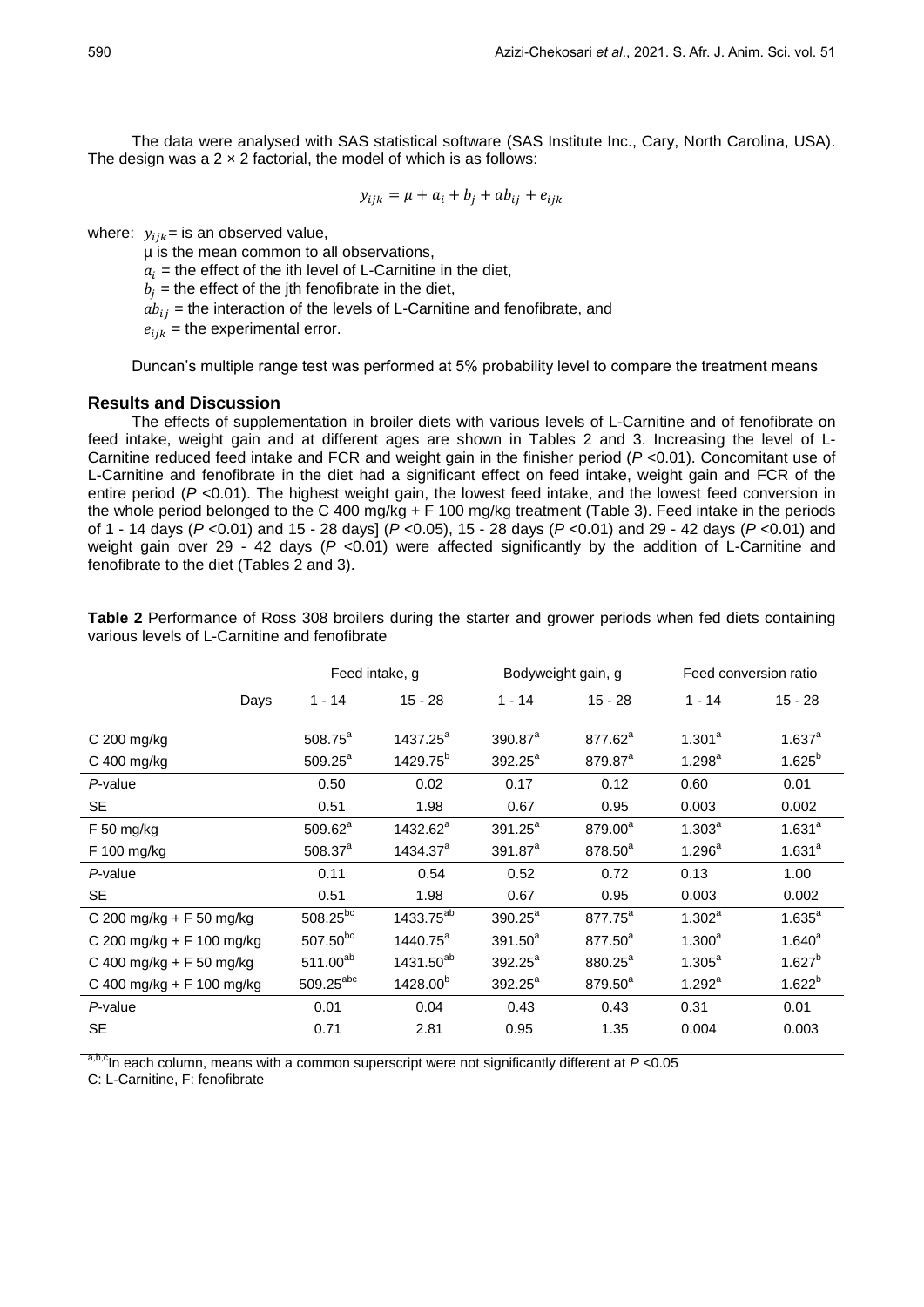|                           |                      | Feed intake, g       |                      | Bodyweight gain, g    | Feed conversion ratio |                    |                     |
|---------------------------|----------------------|----------------------|----------------------|-----------------------|-----------------------|--------------------|---------------------|
| Days                      | $29 - 42$            | $1 - 42$             | $29 - 42$            | $1 - 42$              | $29 - 42$             | $1 - 42$           | <b>EPI</b>          |
| C 200 mg/kg               | 2476.00 <sup>a</sup> | 4422.00 <sup>a</sup> | $1085.12^{b}$        | 2353.62 <sup>b</sup>  | $2.282^{a}$           | $1.877^a$          | $308.53^{b}$        |
| C 400 mg/kg               | 2455.37 <sup>b</sup> | 4394.37 <sup>b</sup> | 1119.37 <sup>a</sup> | 2391.50 <sup>a</sup>  | $2.192^{b}$           | $1.837^{b}$        | 320.27 <sup>a</sup> |
| P-value                   | < 0.01               | < 0.01               | < 0.01               | < 0.01                | < 0.01                | < 0.01             | < 0.01              |
| <b>SE</b>                 | 2.18                 | 3.79                 | 3.18                 | 3.29                  | 0.006                 | 0.002              | 0.85                |
| $F$ 50 mg/kg              | 2466.12 <sup>a</sup> | 4408.37 <sup>a</sup> | $1098.50^{a}$        | 2368.75 <sup>a</sup>  | $2.243^a$             | 1.861 <sup>a</sup> | $315.40^{a}$        |
| F 100 mg/kg               | 2465.25 <sup>a</sup> | 4408.00 <sup>a</sup> | 1106.00 <sup>a</sup> | 2376.37 <sup>a</sup>  | $2.231^{a}$           | $1.853^{a}$        | $315.40^{a}$        |
| P-value                   | 0.78                 | 0.95                 | 0.12                 | 0.13                  | 0.21                  | 0.06               | 0.12                |
| SE.                       | 2.18                 | 3.79                 | 3.18                 | 3.29                  | 0.006                 | 0.002              | 0.85                |
| C 200 mg/kg + F 50 mg/kg  | 2477.00 <sup>a</sup> | 4419.00 <sup>a</sup> | 1081.50 <sup>b</sup> | 2349.50 <sup>b</sup>  | $2.290^{a}$           | 1.88 <sup>a</sup>  | 307.77 <sup>b</sup> |
| C 200 mg/kg + F 100 mg/kg | 2475.00 <sup>a</sup> | 4425.00 <sup>a</sup> | 1088.75 <sup>b</sup> | 2357.75 <sup>b</sup>  | $2.275^a$             | $1.875^{a}$        | $309.29^{b}$        |
| C 400 mg/kg + F 50 mg/kg  | 2455.25 <sup>a</sup> | 4397.75 <sup>b</sup> | $1115.50^{a}$        | 2388.00 <sup>ab</sup> | $2.197^{b}$           | $1.842^{b}$        | $319.04^a$          |
| C 400 mg/kg + F 100 mg/kg | $2455.50^{a}$        | 4391.00 <sup>b</sup> | 1123.25 <sup>a</sup> | 2395.00 <sup>a</sup>  | $2.187^{b}$           | $1.832^{b}$        | $321.51^a$          |
| P-value                   | 0.72                 | < 0.01               | < 0.01               | < 0.01                | < 0.01                | < 0.01             | < 0.01              |
| <b>SE</b>                 | 3.09                 | 5.37                 | 4.50                 | 4.65                  | 0.009                 | 0.003              | 1.95                |

**Table 3** Performance of Ross 308 broilers at finisher and whole periods of age fed diets containing various levels of L-Carnitine and fenofibrate

a,b In each column, means with a common superscript were not significantly different at *P* <0.05

C: L-carnitine, F: fenofibrate, EPI: European production index

The European production efficiency factor (EPEF) also increased significantly (*P* <0.01) with level of L-Carnitine and fenofibrate, so that the highest EPEF belonged to the C 400 mg/kg + F 100 mg/kg treatment (Table 3).

Researchers believed that the use of L-Carnitine in the diet increased energy efficiency and reduced feed intake (Khatibjoo *et al*., 2016; Mirzapor Sarab *et al*., 2016). Feed intake throughout the period decreased in the present study with increasing L-Carnitine level. Final weight gain and improved feed conversion were evident throughout with L-Carnitine and fenofibrate in the diet of broilers. L-Carnitine led to a reduction in feed intake by increasing the efficiency of energy consumption from dietary fats (Rabie & Szilagyi, 1998; Khatibjoo *et al*., 2016). Panahi *et al*. (2019) showed that L-Carnitine in the diet of broilers increased the weight at the end of the period. The weight gain in chickens fed with L-Carnitine may be because it increases insulin growth factor-I, which has 70 types of amino acids (Kita *et al*., 2002). Rabie and Szilagyi (1998) believed that L-Carnitine improved FCR because this fat-burning compound improved nitrogen metabolism. Parsaeimehr *et al*. (2013) stated that the addition of L-Carnitine to the diet of Ross 308 broilers improved weight, feed intake and feed conversion at the end of the period. Similar results are reported in Babazadeh Aghdam *et al*. (2015) and Hrncar *et al*. (2015). Akbari Azad *et al*. (2010) showed that 375 mg/kg of L-Carnitine in the diet reduced feed intake and weight gain and increased EPEF, which is consistent with the results of the present study.

In the present study, L-Carnitine and fenofibrate did not have significant effects on most carcass characteristics (Table 4). However, they reduced abdominal fat significantly, which is consistent with the results of several studies (Shirali *et al*., 2015; Xu *et al.*, 2003; Hrncar *et al*., 2015). The effect of L-Carnitine on abdominal fat might be due to it reducing the activity of the enzymes that are involved in the synthesis of fatty acids glucose-6-phosphate dehydrogenase, malic dehydrogenase, and iso-citrate dehydrogenase (Xu *et al*., 2003; Rajabzadeh Nesvan*et al*., 2013). Some researchers believed that L-Carnitine reduced the accumulation of fat in tissues by altering fat metabolism (Burtle & Liu, 1994). In addition, the main effects of the levels of L-Carnitine and fenofibrate both increased breast percentage (*P* <0.01).

The interaction of levels of L-Carnitine and fenofibrate affected the percentages of jejunum and duodenum significantly (Table 5). Significant reductions in the percentage of each organ were observed due to the level of fenofibrate at the low level of L-Carnitine, but not at the high level.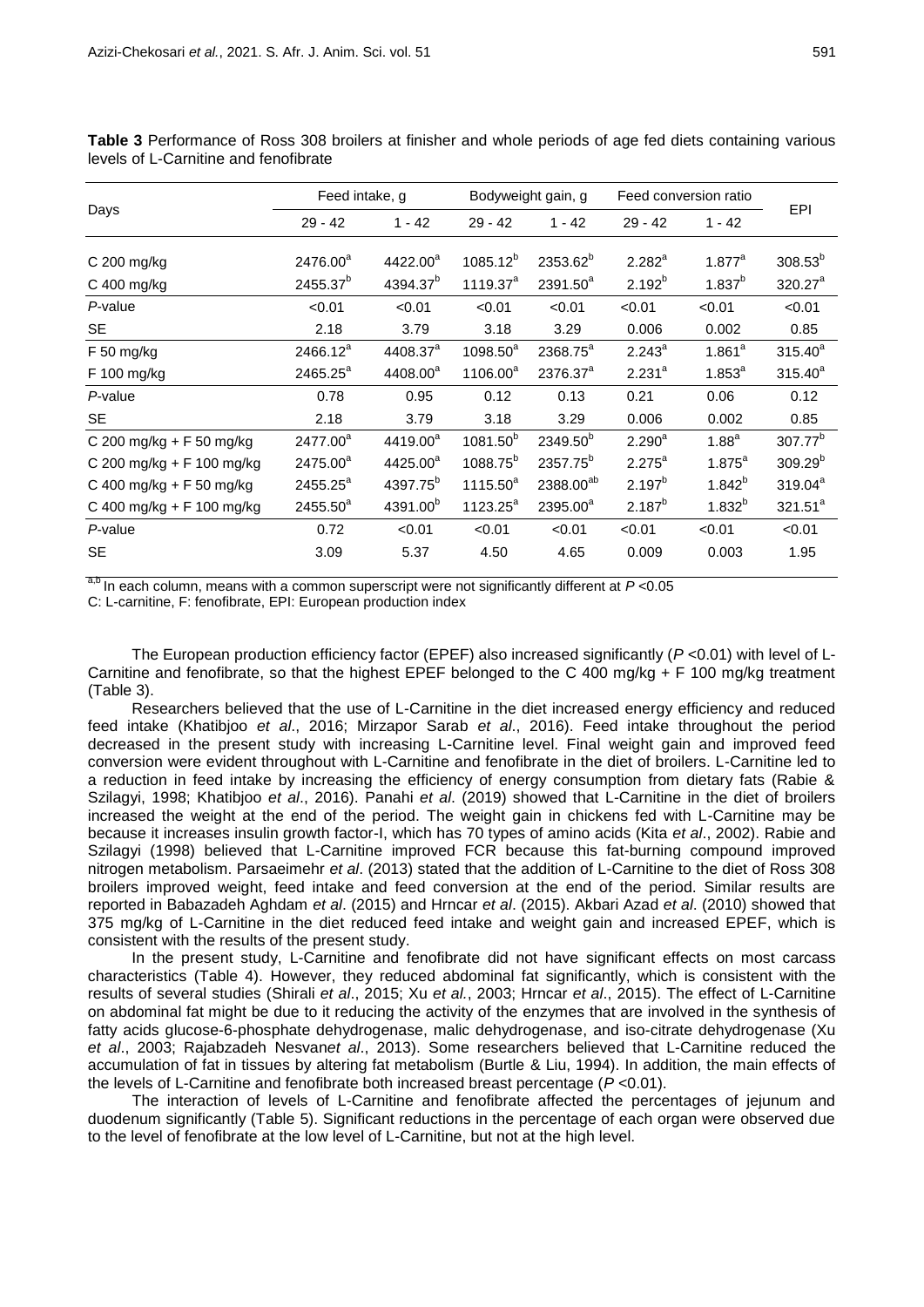Table 4 Relative weight of carcass components of Ross 308 broilers after being fed diets containing various levels of L-Carnitine and fenofibrate for 42 days

|                           | Carcass component, % |            |            |                |                   |                   |                   |                   |             |
|---------------------------|----------------------|------------|------------|----------------|-------------------|-------------------|-------------------|-------------------|-------------|
|                           | <b>Breast</b>        | Head       | Liver      | Heart          | Gizzard           | Pancreas          | Abdominal<br>fat  | Wings             | Thigh       |
| $C$ 200 mg/kg             | $32.24^{b}$          | $3.18^{a}$ | $2.13^{a}$ | $0.53^{a}$     | 1.61 <sup>a</sup> | $0.24^{a}$        | 0.41 <sup>a</sup> | $8.43^{a}$        | $33.53^a$   |
| C 400 mg/kg               | $32.91^a$            | $3.18^{a}$ | $2.13^{a}$ | $0.53^{\circ}$ | 1.60 <sup>a</sup> | $0.22^{b}$        | $0.32^{b}$        | 7.63 <sup>b</sup> | $33.15^a$   |
| P-value                   | < 0.01               | 0.30       | 0.45       | 1.00           | 0.23              | 0.04              | < 0.01            | < 0.01            | 0.06        |
| <b>SE</b>                 | 0.045                | 0.002      | 0.002      | 0.001          | 0.007             | 0.008             | 0.004             | 0.035             | 0.030       |
| F 50 mg/kg                | $32.45^{b}$          | $3.19^{b}$ | $2.13^{a}$ | $0.53^{a}$     | 1.60 <sup>a</sup> | $0.24^\text{a}$   | 0.39 <sup>a</sup> | 8.25 <sup>a</sup> | $33.35^{a}$ |
| F 100 mg/kg               | $32.70^{a}$          | $3.18^{a}$ | $2.12^{a}$ | $0.53^{a}$     | 1.61 $a$          | $0.22^a$          | $0.34^{b}$        | $7.82^{b}$        | $33.34^{a}$ |
| P-value                   | < 0.01               | < 0.01     | 0.31       | 1.00           | 0.57              | 0.13              | < 0.01            | < 0.01            | 0.86        |
| <b>SE</b>                 | 0.045                | 0.002      | 0.002      | 0.001          | 0.007             | 0.008             | 0.004             | 0.035             | 0.030       |
| C 200 mg/kg + F 50 mg/kg  | $32.11^a$            | $3.19^{a}$ | $2.13^{a}$ | $0.53^{a}$     | 1.60 <sup>a</sup> | 0.26 <sup>a</sup> | $0.44^{\text{a}}$ | $8.67^{\circ}$    | $33.55^a$   |
| C 200 mg/kg + F 100 mg/kg | $32.38^{a}$          | $3.18^{a}$ | $2.13^{a}$ | $0.53^{a}$     | $1.62^a$          | $0.23^{a}$        | $0.39^{ab}$       | $8.20^{a}$        | $33.52^a$   |
| C 400 mg/kg+ F 50 mg/kg   | $32.80^{a}$          | $3.19^{a}$ | $2.13^{a}$ | $0.53^{a}$     | 1.60 <sup>a</sup> | $0.22^a$          | $0.34^{ab}$       | 7.83 <sup>a</sup> | $33.15^a$   |
| C 400 mg/kg + F 100 mg/kg | $33.03^{a}$          | $3.18^{a}$ | $2.12^{a}$ | $0.53^{a}$     | $1.59^{a}$        | 0.21 <sup>a</sup> | 0.30 <sup>b</sup> | $7.44^a$          | $33.16^a$   |
| P-value                   | 0.76                 | 0.30       | 0.45       | 0.18           | 0.32              | 0.25              | 0.04              | 0.43              | 0.72        |
| <b>SE</b>                 | 0.063                | 0.003      | 0.003      | 0.001          | 0.010             | 0.011             | 0.005             | 0.050             | 0.055       |

a,b In each column, means with a common superscript were not significantly different at  $P < 0.05$ 

C: L-carnitine, F: fenofibrate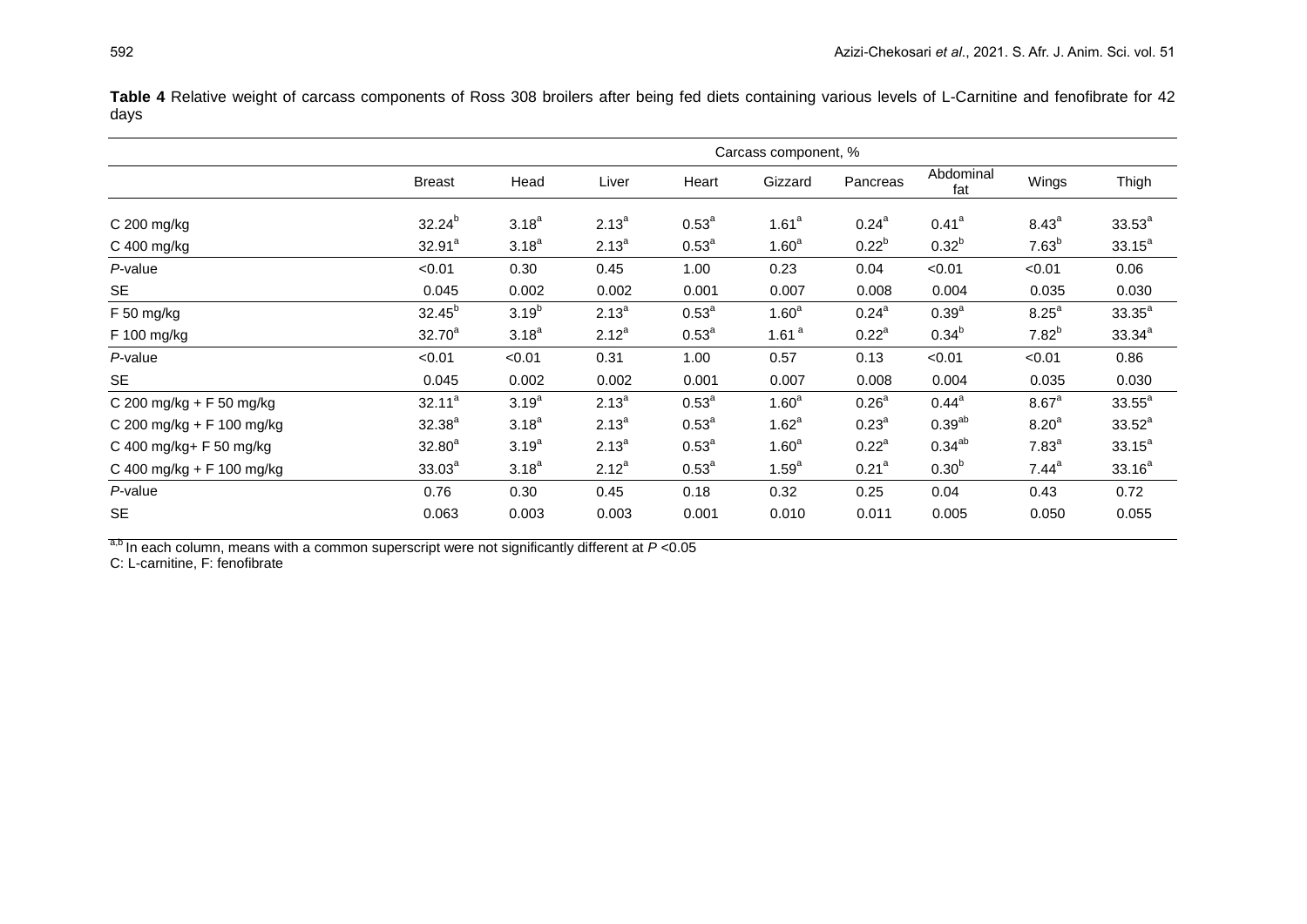**Table 5** Relative weight of intestinal segments of Ross 308 broilers after being fed diets containing various levels of L-Carnitine and fenofibrate for 42 days [separately and in combination]

|                           | Intestinal segment, % |                 |                      |                    |                    |                    |                      |  |  |
|---------------------------|-----------------------|-----------------|----------------------|--------------------|--------------------|--------------------|----------------------|--|--|
|                           | Rectum                | Right cecum     | Left cecum           | <b>Ileum</b>       | Jejunum            | Duodenum           | Proventriculus       |  |  |
| C 200 mg/kg               | $0.166^a$             | $0.368^{a}$     | $0.340^{\circ}$      | $1.172^a$          | 2.690 <sup>a</sup> | $0.746^b$          | $0.446^{\circ}$      |  |  |
| C 400 mg/kg               | $0.157^{\text{a}}$    | $0.356^{a}$     | $0.287$ <sup>a</sup> | 1.208 <sup>a</sup> | $2.385^{b}$        | $0.673^a$          | 0.461 <sup>a</sup>   |  |  |
| P-value                   | 0.158                 | 0.237           | 0.231                | 0.634              | 0.042              | 0.001              | 0.266                |  |  |
| <b>SE</b>                 | 0.004                 | 0.007           | 0.020                | 0.052              | 0.094              | 0.008              | 0.009                |  |  |
| F 50 mg/kg                | $0.163^{a}$           | $0.362^a$       | $0.340^{a}$          | $1.212^a$          | $2.685^{a}$        | $0.733^{a}$        | $0.436^{b}$          |  |  |
| F 100 mg/kg               | $0.160^{a}$           | $0.362^a$       | $0.287$ <sup>a</sup> | $1.168^{a}$        | $2.390^{b}$        | $0.686^{b}$        | $0.471$ <sup>a</sup> |  |  |
| P-value                   | 0.531                 | 1.00            | 0.231                | 0.566              | 0.048              | 0.001              | 0.018                |  |  |
| <b>SE</b>                 | 0.004                 | 0.007           | 0.020                | 0.052              | 0.094              | 0.008              | 0.009                |  |  |
| C 200 mg/kg + F 50 mg/kg  | $0.170^{a}$           | $0.372^{a}$     | $0.347^{\circ}$      | $1.197^a$          | $3.002^a$          | $0.797^{\text{a}}$ | $0.427$ <sup>a</sup> |  |  |
| C 200 mg/kg + F 100 mg/kg | $0.162^a$             | $0.365^{\circ}$ | $0.332^{a}$          | $1.147^a$          | $2.377^{b}$        | $0.695^{b}$        | $0.465^{\text{a}}$   |  |  |
| C 400 mg/kg + F 50 mg/kg  | $0.157^a$             | $0.352^a$       | $0.332^{a}$          | $1.227^a$          | $2.367^{b}$        | $0.670^{b}$        | $0.445^{\circ}$      |  |  |
| C 400 mg/kg + F 100 mg/kg | $0.157^{\text{a}}$    | $0.360^{a}$     | $0.242^a$            | $1.190^{a}$        | $2.402^{bc}$       | $0.677^{b}$        | $0.477^{\text{a}}$   |  |  |
| $P$ -value                | 0.531                 | 0.470           | 0.385                | 0.934              | 0.029              | < 0.001            | 0.849                |  |  |
| <b>SE</b>                 | 0.005                 | 0.010           | 0.041                | 0.074              | 0.134              | 0.011              | 0.012                |  |  |

<sup>a,b</sup> In each column, means with a common superscript were not significantly different at *P* <0.05

C: L-Carnitine, F: fenofibrate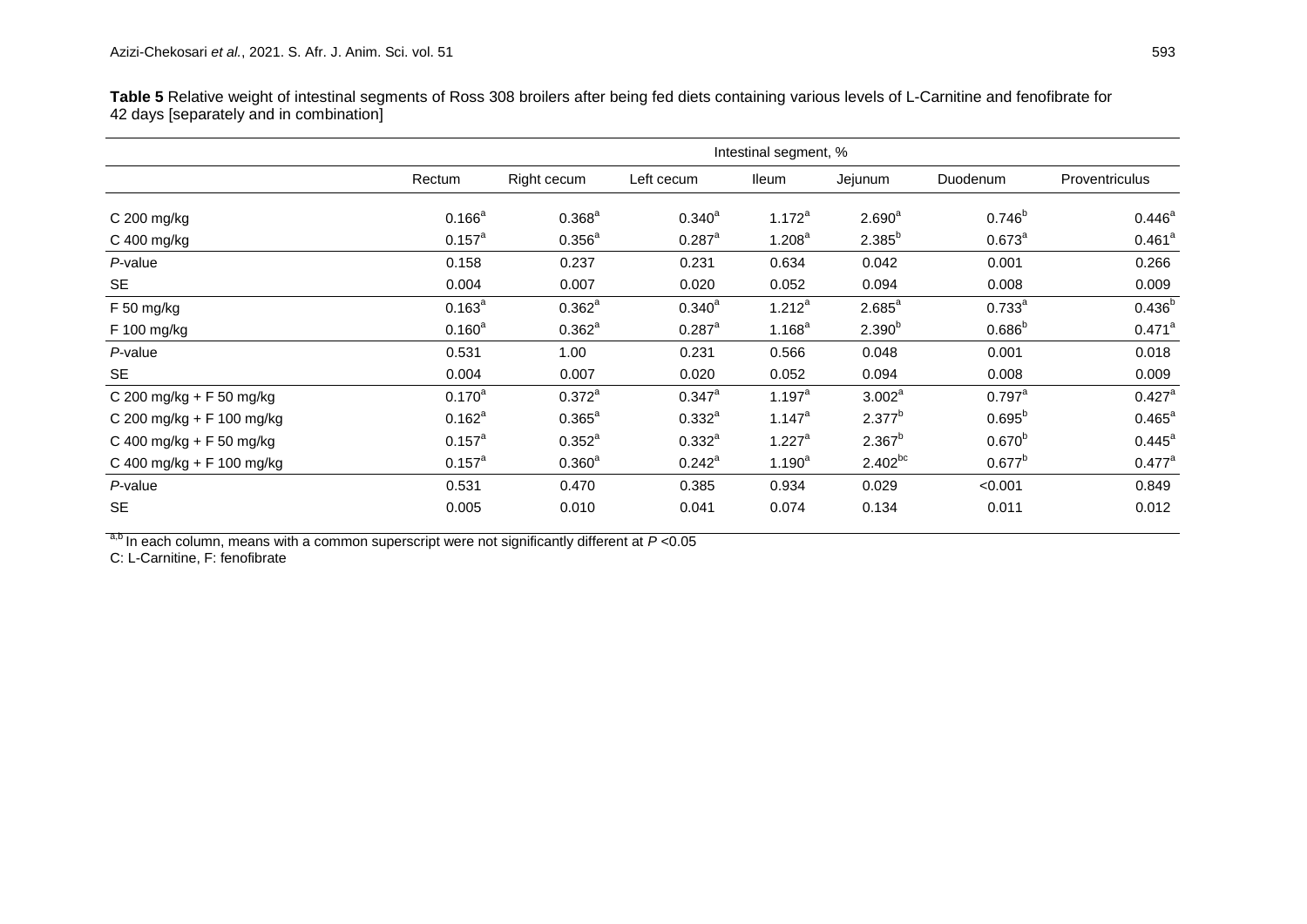Examination of the main effects showed that increasing the level of L-Carnitine decreased the amount of triglycerides, cholesterol, glucose and VLDL, and increased the amount of albumin, protein, HDL and HDL/LDL (Table 6). Likewise, increasing the level of fenofibrate significantly reduced triglycerides, cholesterol, and VLDL. The interaction effects were significant for cholesterol (*P* <0.01), triglycerides (*P*  <0.01), LDL, HDL / LDL, and VLDL (*P* <0.05) of broiler blood. Cholesterol, triglycerides, and VLDL in the broilers fed with C 400 mg/kg + F 100 mg/kg were significantly lower than other treatments. Feeding C 400 mg/kg + F 100 mg/kg produced the lowest level of HDL/LDL and the two treatments of C 200 mg/kg + F 100 mg/kg and C 400 mg/kg + F 100 mg/kg had the lowest LDL levels

Rezaei *et al*. (2007) reported that L-Carnitine in the diet of broiler chickens reduced triglycerides, cholesterol and VLDL significantly, and the results of the present study are consistent with this observation. Hassan *et al.* (2011) also found that increasing the level of L-Carnitine in the diet reduced cholesterol significantly. Lien and Horng (2001) showed that L-Carnitine reduced triglycerides in broilers. Zhang *et al*. (2010) reported that L-Carnitine reduced blood triglycerides in broilers by increasing the catabolism of fatty acids. Cartwright (1986), on the other hand, believed that L-Carnitine reduced serum triglyceride by increasing the activity of the enzyme lipase. Decreases of triglycerides and VLDL in blood serum of broilers were reported in Xu *et al*. (2003), which is consistent with the results of the present study. Parsaeimehr *et al*. (2014) reported that L-Carnitine in the diet of broilers reduced the levels of triglycerides, cholesterol, LDL and VLDL in the blood, but had no significant effect on the amount of glucose, total protein, and HDL, which was consistent with the results of the present study.

The separate and combined effects of L-Carnitine and fenofibrate on the weight of immune organs and the function of the humoral immune system, responses to the SRBC antigen injection and antibody titers against ND and AIV are shown in Table 7. Increased concentrations of fenofibrate and L-Carnitine reduced the bursa of Fabricius significantly. Increasing the level of L-Carnitine increased IgG titer (Table 7). Norreh *et al*. (2015) reported that L-Carnitine increased the initial IgG titer in response to SRBC. In the present experiment, 400 mg/kg L-Carnitine plus 50 or 100 mg/kg fenofibrate in the diet of broilers significantly increased the antibody titer against ND and AIV compared with the other treatments. Famularo & De Simone (1995) stated that L-Carnitine prevented the death of B and T lymphocytes owing to cellular regression during the immune response of broiler chickens and led to increased antibody titers. It is believed that the body's immune cells use as much L-Carnitine as they need, and that high levels of the compound do not have a negative effect (Famularo & De Simone, 1995; Mast *et al*., 2000). It was also found that L-Carnitine improved humoral response to vaccination and boosted the immune system in poultry by producing monoclonal antibodies and increasing the ability of white blood cells to remove foreign agents (Mast *et al*., 2000; Deng *et al*., 2006).

The main effect of L-Carnitine on the population of *Escherichia coli* bacteria (*P* <0.05), coliform (*P*  <0.05) and *Lactobacilli* (*P* <0.01) and of fenofibrate on the population of *Lactobacilli* bacteria (*P* <0.01) were significant (Table 8). As the concentration of L-Carnitine increased, the population of *Lactobacillus* bacteria rose, and the population of *Escherichia coli* and coliforms decreased. An increase in fenofibrate concentration enhanced the *lactobacilli* population (Table 8).

The interaction of L-Carnitine and fenofibrate had significant effects on the populations of *Escherichia coli* (*P* <0.05) and *Lactobacilli* (*P* <0.01). However, the populations of coliform bacteria and clostridium were not affected by the treatments. A comparison of the means showed that the bacterial population of *Escherichia coli* was reduced significantly by 400 mg/kg L-Carnitine combined with either 50 or 100 mg/kg fenofibrate compared with other treatments and the lowest bacterial colony was observed in the intestines of chickens fed C 400 mg/kg + F 100 mg/kg. It also had the largest population of lactobacilli among the treatments (Table 8). However, Hosseintabar *et al*. (2013) investigated the effect of L-Carnitine, methionine, and lysine on the microbial flora of cecum and the results showed no significant difference between treatments in the total population of aerobic bacteria and production of lactic acid bacteria *Escherichia coli* and *Lactobacilli*.

The effects of the treatments on the sensory properties of meat are shown in Table 9. The separate use of L-Carnitine and fenofibrate improved meat properties. Based on the results, the separate use of L-Carnitine on aroma, taste, oral sensation, and general acceptance was significant at the 5% probability level. Fenofibrate also ( $P$  <0.05) improved the aroma of the breast meat. The combined use of L-Carnitine and fenofibrate was significant only in meat flavour (*P* <0.05). But in general C 400 mg/kg + F 100 mg/kg and C 400 mg/kg + F 100 mg/kg improved the sensory properties of meat (Table 9).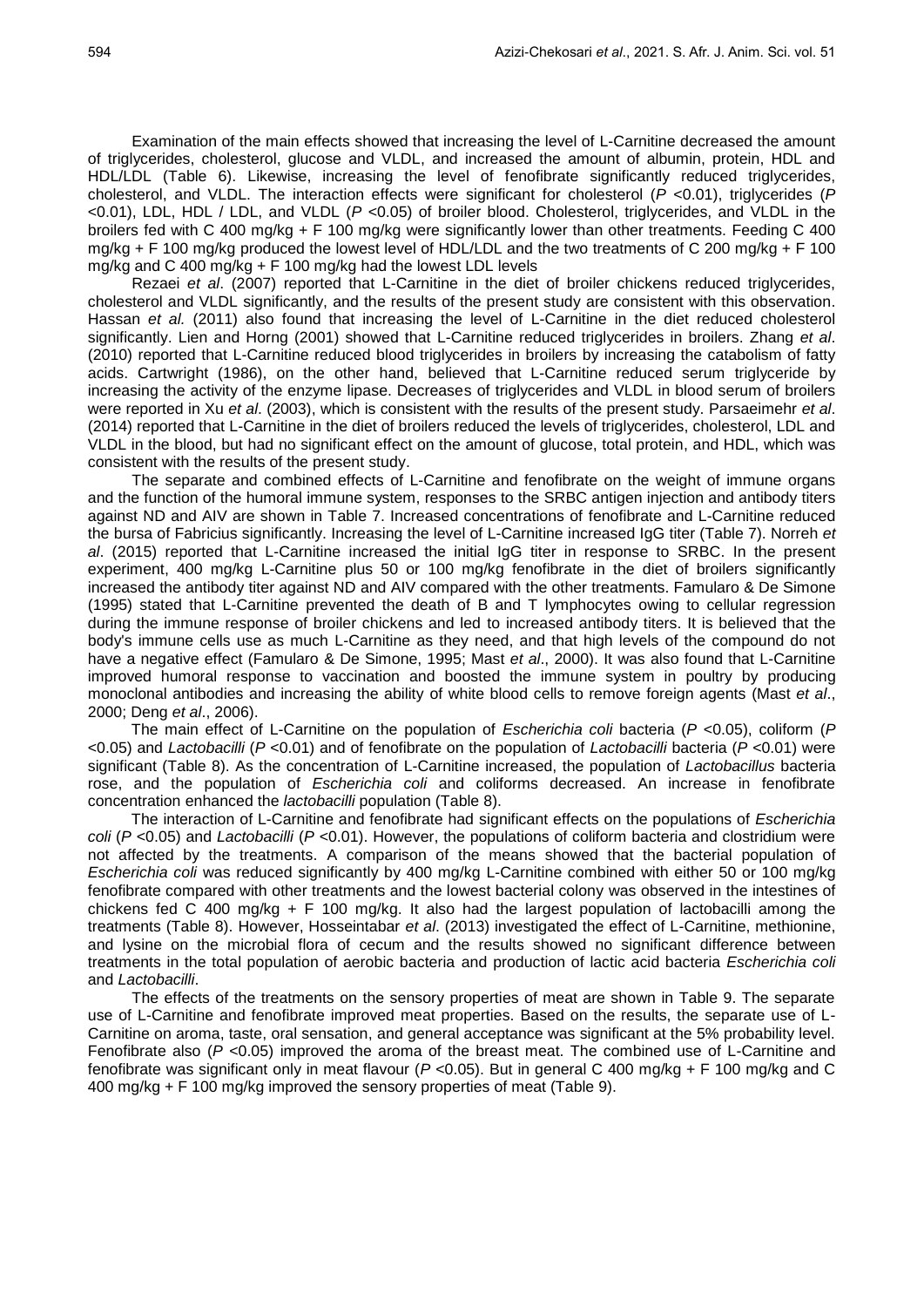|                             | TG,<br>mg/dl        | Cholesterol,<br>mg/dl | Glucose,<br>mg/dl   | Albumin, g/dl     | HDL,<br>mg/dl      | LDL,<br>mg/dl      | VLDL,<br>mg/dl     | HDL/LDL           | Total protein,<br>g/dl |
|-----------------------------|---------------------|-----------------------|---------------------|-------------------|--------------------|--------------------|--------------------|-------------------|------------------------|
| $C$ 200 mg/kg               | 218.87 <sup>a</sup> | $130.00^a$            | $261.62^a$          | $1.30^{b}$        | $74.75^a$          | $11.47^a$          | 43.77 <sup>a</sup> | $12.75^{\circ}$   | $2.74^{b}$             |
| $C$ 400 mg/kg               | $114.50^{b}$        | 114.00 <sup>b</sup>   | 235.75 <sup>b</sup> | $1.37^{a}$        | $80.50^a$          | 10.60 <sup>a</sup> | $22.90^{b}$        | $15.52^{a}$       | 2.97 <sup>a</sup>      |
| P-value                     | 0.001               | 0.001                 | 0.016               | 0.005             | 0.113              | 0.807              | 0.001              | 0.744             | 0.010                  |
| <b>SE</b>                   | 3.81                | 1.77                  | 6.55                | 0.016             | 2.38               | 2.48               | 0.76               | 5.86              | 0.05                   |
| F 50 mg/kg                  | $175.50^{a}$        | $126.00^a$            | $248.25^a$          | $1.34^{a}$        | 77.00 <sup>a</sup> | $13.90^{a}$        | $35.10^{a}$        | $21.12^{a}$       | 2.86 <sup>a</sup>      |
| F 100 mg/kg                 | $157.57^{b}$        | $118.00^{b}$          | 249.12 <sup>a</sup> | 1.33 <sup>a</sup> | $78.25^a$          | $8.17^{a}$         | $31.57^{b}$        | $7.15^a$          | $2.85^a$               |
| P-value                     | 0.006               | 0.007                 | 0.926               | 0.752             | 0.717              | 0.129              | 0.006              | 0.117             | 0.884                  |
| <b>SE</b>                   | 3.81                | 1.77                  | 6.55                | 0.016             | 2.38               | 2.48               | 0.76               | 5.86              | 0.05                   |
| C 200 mg/kg + F 50 mg/kg    | $219.75^a$          | $132.75^a$            | $258.50^{a}$        | 1.30 <sup>a</sup> | $73.25^a$          | $15.55^a$          | $43.95^a$          | $6.55^{\circ}$    | $2.73^{a}$             |
| C 200 mg/kg + F 100 mg/kg   | $218.00^a$          | $127.25^a$            | $264.75^a$          | $1.29^{a}$        | $76.25^a$          | 7.40 <sup>c</sup>  | $43.60^{a}$        | $18.97^{b}$       | 2.76 <sup>a</sup>      |
| C 400 mg/kg + F 50 mg/kg    | $131.25^{b}$        | $119.25^{b}$          | $238.00^a$          | 1.38 <sup>a</sup> | $80.25^{\circ}$    | $12.25^{b}$        | $26.25^{b}$        | 7.77 <sup>c</sup> | 3.00 <sup>a</sup>      |
| C 400 mg/kg + $F$ 100 mg/kg | $97.75^{\circ}$     | $108.75^{\circ}$      | $233.50^{a}$        | $1.37^{a}$        | $80.75^a$          | $8.95^{\circ}$     | $19.55^{\circ}$    | $23.29^{a}$       | $2.95^a$               |
| P-value                     | 0.010               | 0.001                 | 0.091               | 0.833             | 0.613              | 0.040              | 0.012              | 0.042             | 0.597                  |
| <b>SE</b>                   | 5.40                | 2.51                  | 9.28                | 0.02              | 3.37               | 3.52               | 1.08               | 8.29              | 0.08                   |

**Table 6** Serum constituents of Ross 308 broilers after being fed diets containing different levels of L-Carnitine and fenofibrate for 42 days

a,b In each column, means with a common superscript were not significantly different at *P* <0.05

TG: triglyceride, HDL: high-density lipoprotein, LDL: low-density lipoprotein, VLDL: very low-density lipoprotein

C: L-Carnitine; F: fenofibrate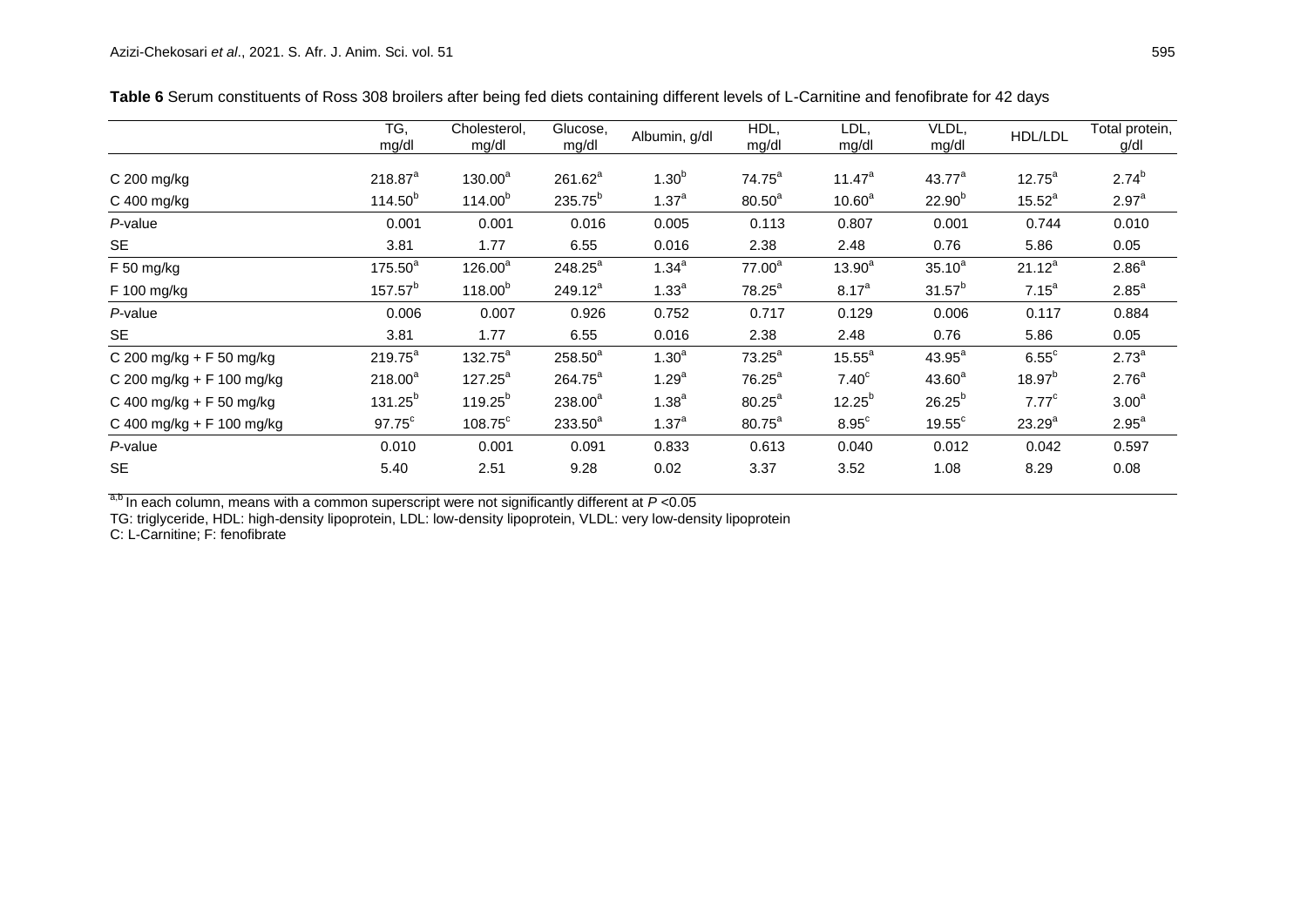| ND, log <sub>2</sub><br>AIV, log2                                                                                                                                                                             |
|---------------------------------------------------------------------------------------------------------------------------------------------------------------------------------------------------------------|
|                                                                                                                                                                                                               |
|                                                                                                                                                                                                               |
| 1.50 <sup>b</sup>                                                                                                                                                                                             |
| 2.50 <sup>a</sup>                                                                                                                                                                                             |
| 0.004                                                                                                                                                                                                         |
| 0.20                                                                                                                                                                                                          |
| 2.00 <sup>a</sup>                                                                                                                                                                                             |
| 2.00 <sup>a</sup>                                                                                                                                                                                             |
| 1.000                                                                                                                                                                                                         |
| 0.20                                                                                                                                                                                                          |
| 1.50 <sup>b</sup>                                                                                                                                                                                             |
| 1.50 <sup>b</sup>                                                                                                                                                                                             |
| 2.50 <sup>a</sup>                                                                                                                                                                                             |
| 2.50 <sup>a</sup>                                                                                                                                                                                             |
| 0.034                                                                                                                                                                                                         |
| 0.29                                                                                                                                                                                                          |
| $3.25^{b}$<br>4.78 <sup>a</sup><br>0.009<br>0.37<br>4.12 <sup>a</sup><br>4.00 <sup>a</sup><br>0.816<br>0.37<br>$3.75^{\circ}$<br>2.75 <sup>d</sup><br>4.50 <sup>b</sup><br>5.25 <sup>a</sup><br>0.031<br>0.53 |

**Table 7** Effects on the immune system of Ross 308 broilers fed diets containing various levels of L-Carnitine and fenofibrate

a,b,c In each column, means with a common superscript were not significantly different at *P* <0.05

Total Ig: total immunoglobulin; IgG: Immunoglobulin G, IgM: immunoglobulin M, ND: Newcastle disease virus titer, AIV: avian influenza virus titer C: L-Carnitine; F: fenofibrate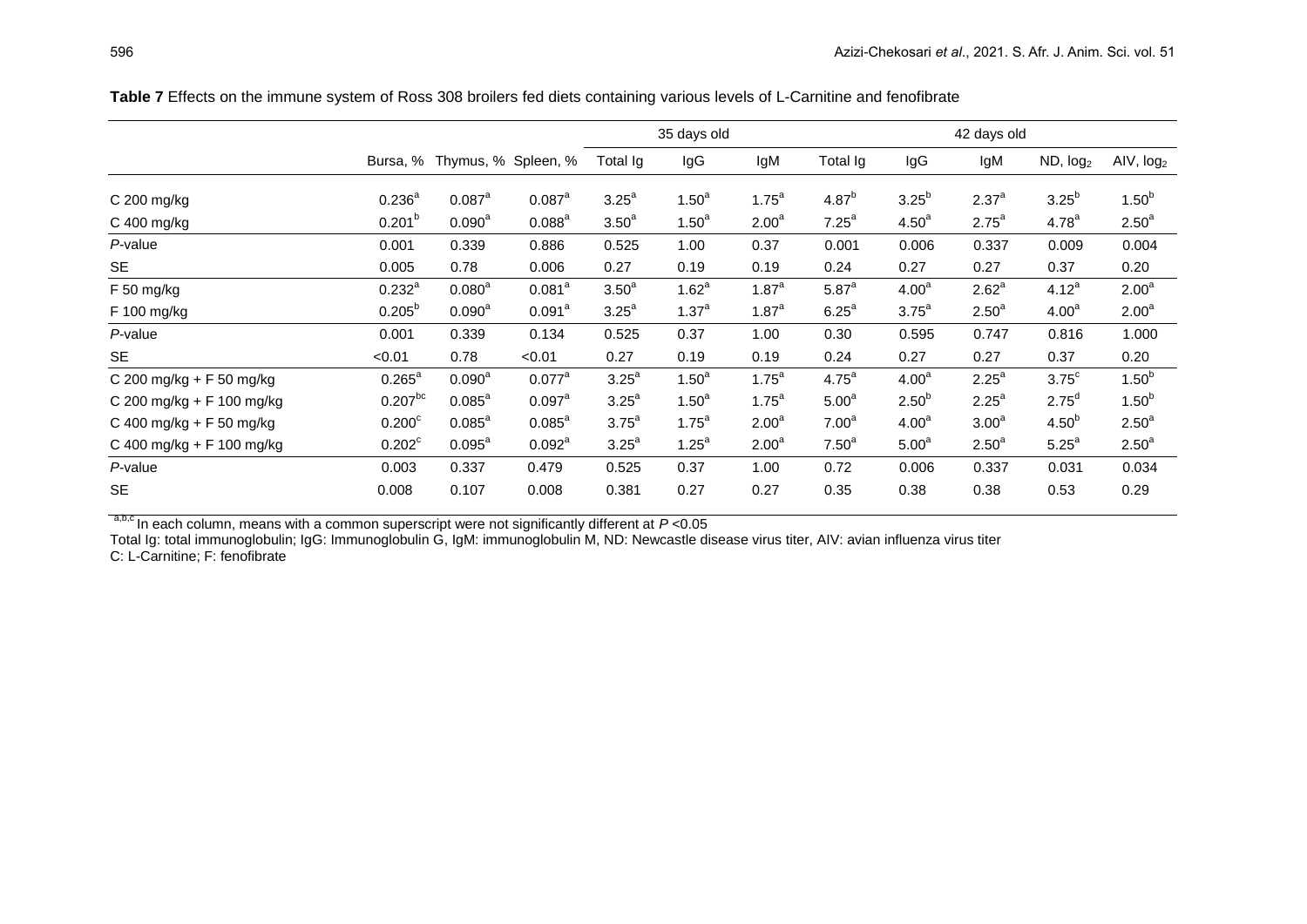|                            | Clostridium       | Lactobacilli        | Escherichia coli  | Coliform          |
|----------------------------|-------------------|---------------------|-------------------|-------------------|
|                            | (CFU/g)           | (CFU/g)             | (CFU/g)           | (CFU/g)           |
|                            |                   |                     |                   |                   |
| $C$ 200 mg/kg              | 5.27 <sup>a</sup> | 8.40 <sup>b</sup>   | $8.04^{\text{a}}$ | 8.25 <sup>a</sup> |
| C 400 mg/kg                | 5.37 <sup>a</sup> | $8.87$ <sup>a</sup> | 7.86 <sup>b</sup> | 7.89 <sup>b</sup> |
| P-value                    | 0.78              | < 0.01              | 0.01              | < 0.01            |
| <b>SE</b>                  | 0.23              | 0.02                | 0.06              | 0.07              |
| $F$ 50 mg/kg               | $5.14^{a}$        | $8.51^{b}$          | 7.95 <sup>a</sup> | $8.12^{a}$        |
| F 100 mg/kg                | 5.49 <sup>a</sup> | 8.86 <sup>a</sup>   | 7.85 <sup>a</sup> | 8.01 <sup>a</sup> |
| P-value                    | 0.30              | < 0.01              | 0.32              | 0.30              |
| <b>SE</b>                  | 0.23              | 0.02                | 0.06              | 0.07              |
| C 200 mg/kg + F 50 mg/kg   | 5.29 <sup>a</sup> | 8.25 <sup>d</sup>   | 8.11 <sup>a</sup> | 8.28 <sup>a</sup> |
| C 200 mg/kg + F 100 mg/kg  | 5.26 <sup>a</sup> | 8.56 <sup>c</sup>   | $7.98^{ab}$       | 8.23 <sup>a</sup> |
| C 400 mg/kg + $F$ 50 mg/kg | 5.00 <sup>a</sup> | 8.79 <sup>b</sup>   | 7.79 <sup>b</sup> | 7.97 <sup>a</sup> |
| C 400 mg/kg + F 100 mg/kg  | $5.74^{a}$        | $8.97^{a}$          | $7.73^{b}$        | 7.81 <sup>a</sup> |
| P-value                    | 0.48              | 0.01                | 0.04              | 0.57              |
| <b>SE</b>                  | 0.326             | 0.037               | 0.096             | 0.100             |
|                            |                   |                     |                   |                   |

**Table 8** Gut microflora of Ross 308 broilers after being fed diets containing various levels of L-Carnitine and fenofibrate for 42 days

a,b In each column, means with a common superscript were not significantly different at *P* <0.05

C: L-Carnitine; F: fenofibrate

**Table 9** Sensory evaluation of meat mean from Ross 308 broilers after being fed diets containing different levels of L-Carnitine and fenofibrate for 42 days

|                           | Aroma             | Taste             | Colour            | Oral<br>sensation | General<br>acceptance |
|---------------------------|-------------------|-------------------|-------------------|-------------------|-----------------------|
| C 200 mg/kg)              | 6.70 <sup>b</sup> | 6.62 <sup>b</sup> | 6.68 <sup>a</sup> | 6.50 <sup>b</sup> | 6.87 <sup>b</sup>     |
| C 400 mg/kg)              | 7.00 <sup>a</sup> | 7.00 <sup>a</sup> | 7.00 <sup>a</sup> | 7.00 <sup>a</sup> | 7.00 <sup>a</sup>     |
| P-value                   | 0.030             | 0.011             | 0.121             | 0.026             | 0.026                 |
| <b>SE</b>                 | 0.07              | 0.08              | 0.13              | 0.13              | 0.08                  |
| F 50 mg/kg)               | 6.75 <sup>b</sup> | 6.75 <sup>a</sup> | $6.75^a$          | 6.68 <sup>a</sup> | $6.87$ <sup>a</sup>   |
| F 100 mg/kg)              | 7.00 <sup>a</sup> | 6.87 <sup>a</sup> | 6.93 <sup>a</sup> | 6.81 <sup>a</sup> | 7.00 <sup>a</sup>     |
| P-value                   | 0.030             | 0.337             | 0.337             | 0.026             | 0.026                 |
| <b>SE</b>                 | 0.07              | 0.08              | 0.13              | 0.13              | 0.08                  |
| C 200 mg/kg + F 50 mg/kg  | 6.50 <sup>b</sup> | 6.50 <sup>a</sup> | 6.50 <sup>a</sup> | 6.37 <sup>a</sup> | 6.75 <sup>a</sup>     |
| C 200 mg/kg + F 100 mg/kg | 7.00 <sup>a</sup> | $6.75^a$          | $6.87^{a}$        | 6.62 <sup>a</sup> | 7.00 <sup>a</sup>     |
| C 400 mg/kg + F 50 mg/kg  | 7.00 <sup>a</sup> | 7.00 <sup>a</sup> | 7.00 <sup>a</sup> | 7.00 <sup>a</sup> | 7.00 <sup>a</sup>     |
| C 400 mg/kg + F 100 mg/kg | 7.00 <sup>a</sup> | 7.00 <sup>a</sup> | 7.00 <sup>a</sup> | 7.00 <sup>a</sup> | 7.00 <sup>a</sup>     |
| P-value                   | 0.030             | 0.337             | 0.337             | 0.539             | 0.337                 |
| <b>SE</b>                 | 0.10              | 0.13              | 0.19              | 0.20              | 0.13                  |

a,b In each column, means with a common superscript were not significantly different at *P* <0.05

C: L-Carnitine; F: fenofibrate

Khatibjoo *et al*. (2016), Zhang *et al*. (2010) and Corduk *et al*. (2007) found that L-Carnitine in the diet did not have a significant effect on the sensory characteristics of meat. Parizadian *et al*. (2011) reported that L-Carnitine supplementation increased the quality of Japanese quail meat. Meat colour is one of its most important quality factors. The yellowness of the meat is affected by the myoglobin pigment in the muscles. L-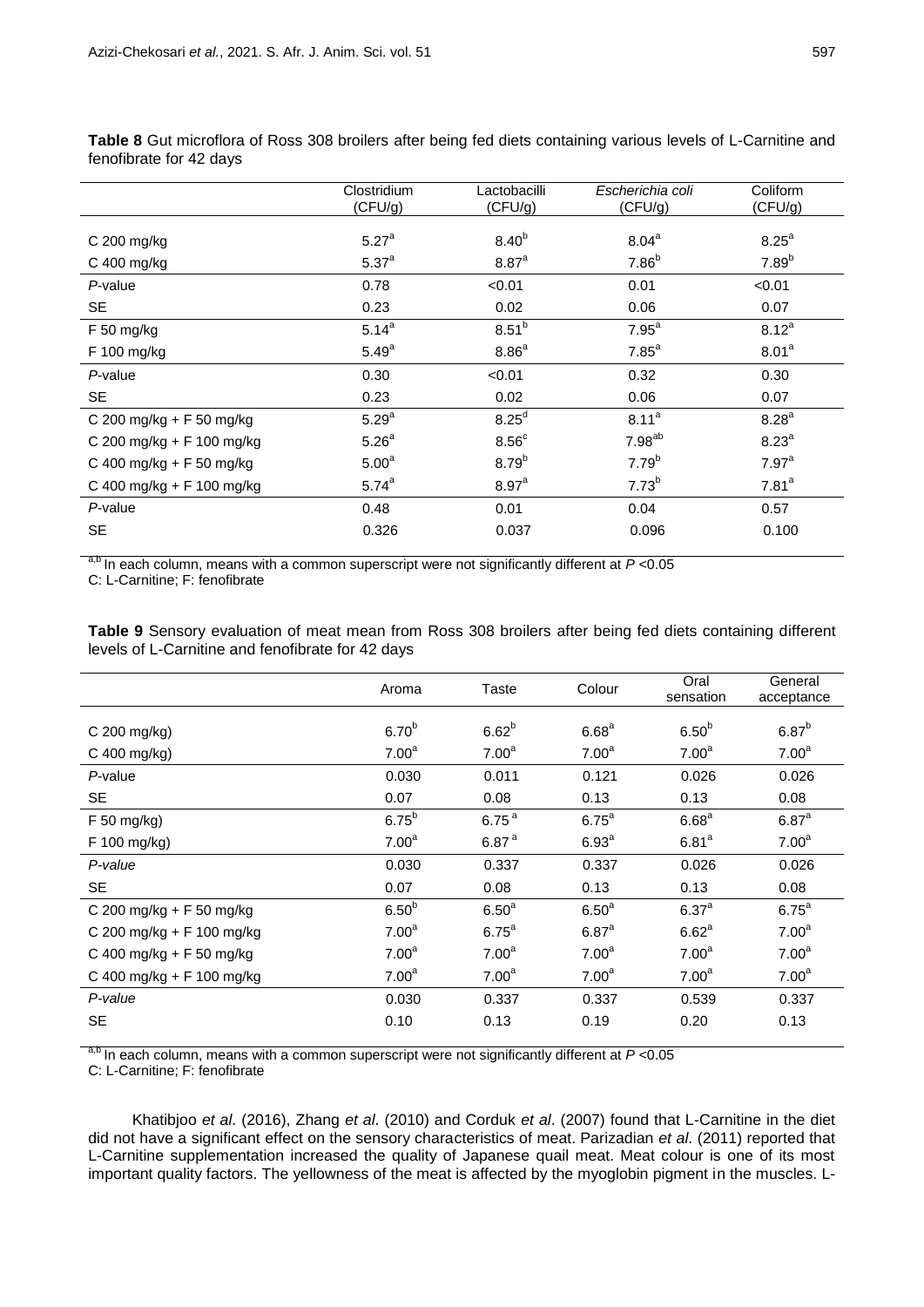Carnitine had an inhibitory effect on the oxidation of myoglobin in meat muscle and thus improved meat colour (Sarica *et al*., 2007; Zhang *et al*., 2010).

The levels of fatty acids in the breast muscle tissue are shown in Figures 1, 2 and 3. The highest levels belonged to palmitic acid (16:0) and stearic acid (18:0). Among unsaturated fatty acids, oleic acid (18:1c) was the most abundant, and its highest level belonged to the treatment containing 200 mg/kg L-Carnitine with 50 and 100 mg/kg fenofibrate. The amount of linolelaidic acid (18:2t) was highest in the treatments with 200 mg/kg L-Carnitine and 50 and 100 mg/kg fenofibrate. Linoleic acid levels (18:2c) were higher in the treatments with 400 mg/kg L-Carnitine and 50 and 100 mg/kg fenofibrate compared with the other treatments. Researchers believed that L-Carnitine was involved in energy production by transferring active fatty acids into the mitochondrial matrix and was essential to the entry of long-chain fatty acids into mitochondrion. L-Carnitine increased the animal's performance by improving the efficiency of use of energy from oxidation of fats (Dikel*et al*., 2010; Nogueira *et al*., 2011).



**Figure 1** Effect of L-Carnitine on fatty acid profile in breast meat of Ross 308 broilers C: L-Carnitine



**Figure 2** Effect of fenofibrate on fatty acid profile in breast meat of Ross 308 broilers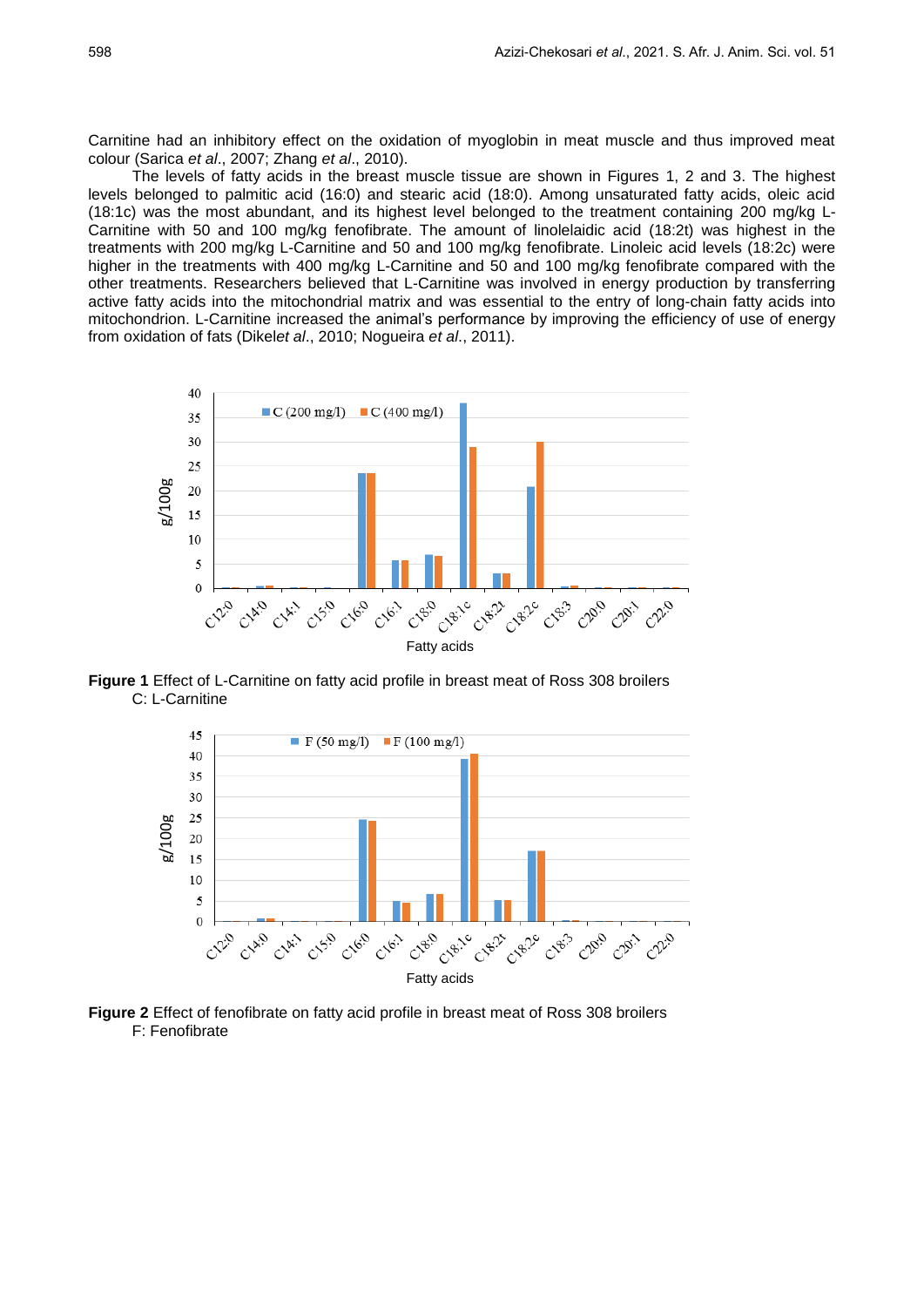

**Figure 3** Effect of the interaction of L-Carnitine with fenofibrate on the breast meat fatty acid profile of Ross 308 broilers

C: L-Carnitine F: Fenofibrate

The effects of separate and combined uses of L-Carnitine and fenofibrate on the intestinal histology of broiler chickens are shown in Figures 4, 5 and 6. Villus height increased with levels of L-Carnitine and fenofibrate in the diet, and the longest villus height belonged to the treatment of C 400 mg/kg + F 100 mg/kg. This treatment also has the highest level of crypt depth and muscle thickness (Figures 4, 5 and 6).



**Figure 4** Effect of L-Carnitine on small intestinal histology of 42-day-old Ross 308 broiler chickens C: L-Carnitine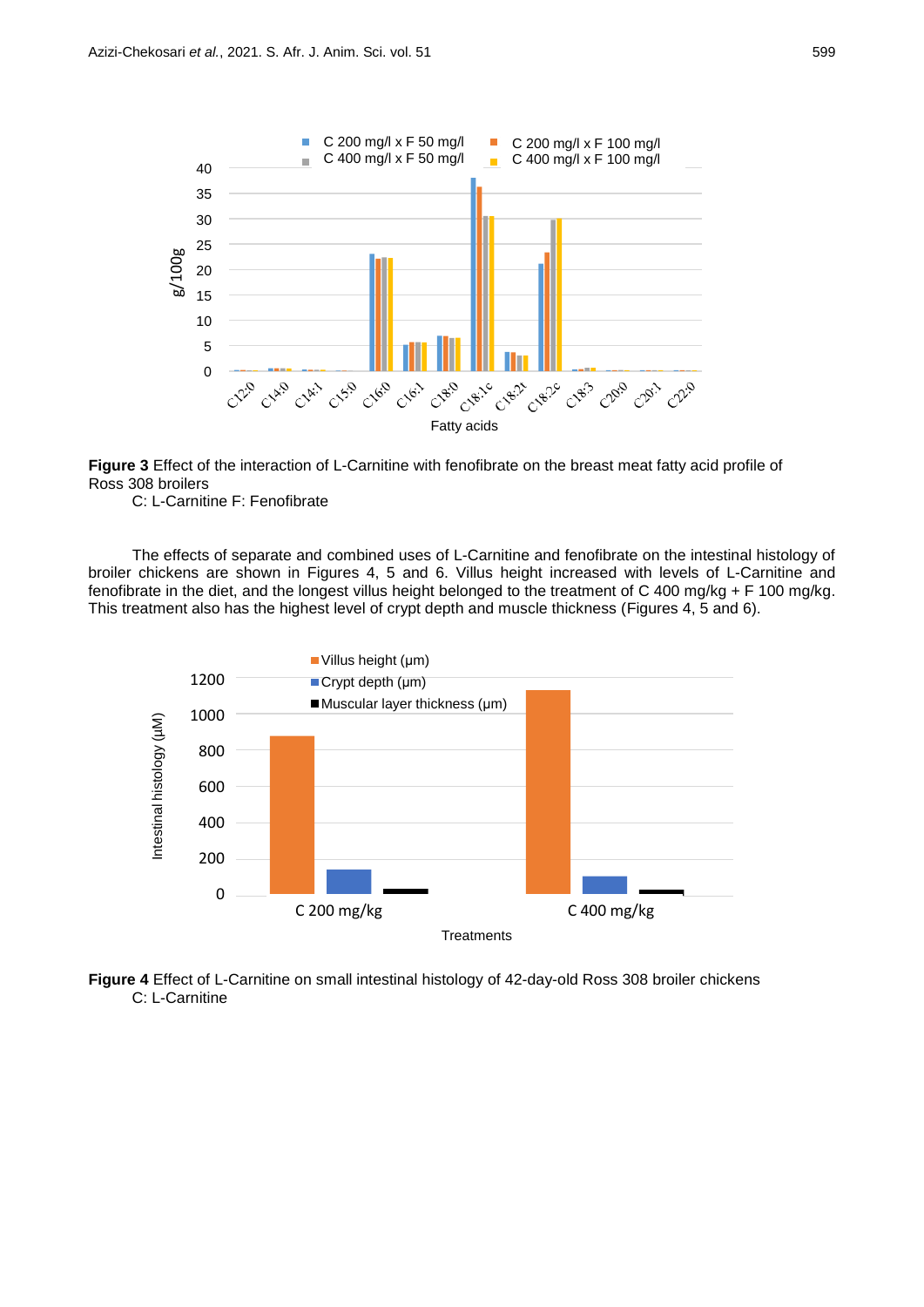

**Figure 5** Effect of fenofibrate on small intestinal histology of 42-day-old Ross 308 broiler chickens F: Fenofibrate



**Figure 6** Effect of L-Carnitine and fenofibrate interaction on small intestinal histology of 42-day-old Ross 308 broiler chickens

C: L-Carnitine; F: Fenofibrate

### **Conclusion**

Supplementation of the diet of broiler chickens with L-Carnitine and fenofibrate improved feed intake, weight gain, FCR for the entire period, and EPEF. The most effective treatments for improving blood, immune and sensory parameters, reducing ventricular fat and reducing intestinal microflora were C 400 mg/kg + F 50 mg/kg and C 400 mg/kg + F 100 mg/kg. These treatments were appropriate for maintaining chicken health, improving the qualitative and sensory properties of meat, increasing performance, and reducing feed intake and are therefore recommended.,

#### **Authors' Contributions**

MB, AS and MRV conceived the study, were responsible for its administration and finalized the article; MAC, MB, AS and MRV participated in curating the data, acquired funding for the research, and conducted the investigati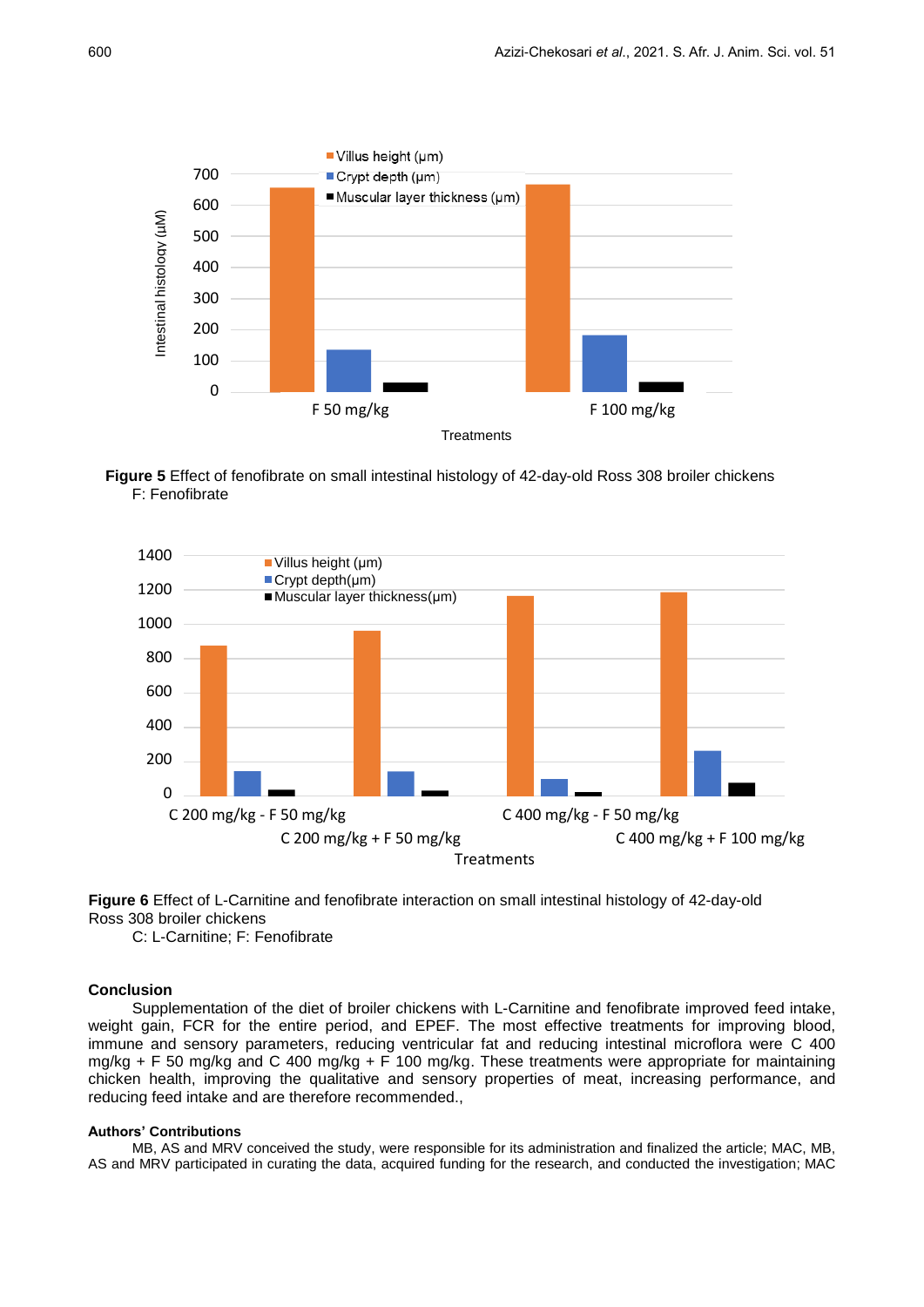and MB analysed the data; MAC, MB and AS identified the methodology, contributed resources to the project, and wrote the original draft of the article. MB and AS supervised the investigations.

#### **Conflict of Interest Declaration**

The authors confirm that they have no conflicts of interest relative to the work that is reported in this article.

#### **References**

- Akbari Azad, G., Haghighi-Khoshkhoo, P., Ila, N., Moayer, F. & Dehghan-Nayeri, H., 2010. The effects of dietary L-Carnitine supplementation on overall performance, carcass traits, blood components and immune response in broiler chickens. JVCR 1(1), 7-17. (Persian).
- Arshami, J., Hosseini, S. & Torshizi, M.E., 2010. Immunomodulatory effects of graded copper and zinc on SRBC titer and lymphoid organs in broiler chicks. J. Anim. Vet. Adv. 9 (11), 1510-1514. DOI: 10.3923/javaa.2010.1510.1514 Aviagen, 2018. Ross 308 broiler management guide. https://eu.aviagen.com/?persist\_locale=1
- Babazadeh Aghdam, A., Ghazi Harsini, Sh. & Daneshyar, M., 2015. The effect of different levels of L-Carnitine on performance, blood parameters and carcass characteristics of broiler chickens fed with high fat diets under heat stress condition. J. Vet. Res. 70 (3), 341-348. (Persian).
- Burtle, G.J. & Liu, Q.H., 1994. Dietary carnitine and lysine affect channel catfish lipid and protein composition. J. World. Aqua. Soc. 25, 169-174. https://doi.org/10.1111/j.1749-7345.1994.tb00178.x
- Cartwright, A.L., 1986. Effect of carnitine and dietary energy concentration on body weight and body lipid of growing broilers. Poult. Sci. 65, 21-29.
- Corduk, M., Ceylan, N. & Ildiz, F., 2007. Effects of dietary energy density and L-Carnitine supplementation on growth performance, carcass traits and blood parameters of broiler chickens. S. Afr. J. Anim. Sci. 37 (2), 65-73. https://www.sasas.co.za/wp-content/uploads/2012/09/cordukm37issue2\_0.pdf
- Deng, K., Wong, C.W. & Nolan, J.V., 2006. Long-term effect of early life dietary L-Carnitine on lymphoid organs and immune responses in leghorn type chickens. J. Anim. Physiol. Anim. Nutr. 90, 81-86. DOI: 10.1111/j.1439- 0396.2005.00569.x
- Diaz, M., Lopez, F., Hernandez, F. & Urbania, J.I., 2000. L-Carnitine effects of chemical composition of plasma lipoprotein of rabbit fed with normal and high cholesterol diet. Lipids 35, 627-632. DOI: 10.1007/s11745-000- 0566-2.
- Dikel, S., Ünalan, B., Eroldoğan, O.T. & Özlüer Hunt, A., 2010. Effects of dietary L-Carnitine supplementation on growth, muscle fatty acid composition and economic profit of rainbow trout (Oncorhynchus mykiss). Turk. J. Fish. Aquat. Sci. 10, 173-180. DOI: 10.4194/trjfas.2010.0203
- Famularo, G. & De Simone, C., 1995. A new era for carnitine? Immunol. Today 16, 211-213. https://doi.org/10.1016/0167-5699(95)80159-6
- Farrokhyan, P., Bouyeh, M., Lartey, F. & Seidavi, A.R., 2014. The effects of dietary L-Carnitine and gemfibrozil on performance, carcass characteristics, cholesterol and triglycerides in broiler chicks. Avian Biol. Res. 7(3), 160- 166. https://doi.org/10.3184/175815514X14067215301247
- Flores-Castillo, C., Luna-Luna, M., Carreón-Torres, E., López-Olmos, V., Frías, S., Juárez-Oropeza, M.A., Franco, M., Fragoso, J.M., Vargas-Alarcón, G. & Pérez-Méndez, O., 2019. Atorvastatin and fenofibrate increase the content of unsaturated acyl chains in HDL and modify in vivo kinetics of HDL-cholesteryl esters in New Zealand White Rabbits. Intern. J. Mol. Sci. 20, 1-15. https://doi.org/10.3390/ijms20102521
- Folch, J., Lees, M. & Stanley, G.H.S., 1957. A simple method for the isolation and purification of total lipides from animal tissues. J. Biol. Chem. 226, 497-509.
- Golzar Adabi, Sh., Cooper, R.G., Ceylan, N. &Corduk, M., 2011. L-Carnitine and its functional effects in poultry nutrition. World Poultry Sci J. 67, 277-296. https://doi.org/10.1017/S0043933911000304
- Golzar Adabi, Sh., [Moghaddam,](https://www.researchgate.net/profile/Gholamali_Moghaddam?_sg%5B0%5D=OFkTofb0qkdl09t8uPEfKOuUDejg4JfS-dWMv9AN-02bq7R16OYIAsIqVdVWO1yWaPTaxoA.kuaj4JMMCV8LEI9aLvHlgmm36AwNdNjZx1i6WfSP1C4VAZ9bh3zaOPik2Bp5oFQ9oW3_hlyEMwKhv018f3ZDUw&_sg%5B1%5D=fDjDPnDDdf0feSWgX-yUba4fw2u0ihgeQvd7YmJ66kpVMIGjghZukEf1JW7B_MoPbTWPqG0.T3rBJQIF-Yy42DhukDoViDwutS8Hydy_JSdWedfpjlROsK7GFaxeuAgXxMX12XQWN1xi3V5EuIAPf8aZVDGpQA) Gh., [Taghizadeh,](https://www.researchgate.net/profile/Akbar_Taghizadeh2?_sg%5B0%5D=OFkTofb0qkdl09t8uPEfKOuUDejg4JfS-dWMv9AN-02bq7R16OYIAsIqVdVWO1yWaPTaxoA.kuaj4JMMCV8LEI9aLvHlgmm36AwNdNjZx1i6WfSP1C4VAZ9bh3zaOPik2Bp5oFQ9oW3_hlyEMwKhv018f3ZDUw&_sg%5B1%5D=fDjDPnDDdf0feSWgX-yUba4fw2u0ihgeQvd7YmJ66kpVMIGjghZukEf1JW7B_MoPbTWPqG0.T3rBJQIF-Yy42DhukDoViDwutS8Hydy_JSdWedfpjlROsK7GFaxeuAgXxMX12XQWN1xi3V5EuIAPf8aZVDGpQA) A., [Ahmad,](https://www.researchgate.net/profile/Nematollahi_Ahmad) N. & [Farahvash,](https://www.researchgate.net/profile/Tarlan_Farahvash3) T., 2006. Effect of L-Carnitine and vegetable fat on broiler breeder fertility, hatchability, egg yolk and serum cholesterol and triglyceride. Int. J. Poult. Sci. 5(10), 970-974. DOI: 10.3923/ijps.2006.970.974
- Hassan, M.S.H., Youssef, S.F. & El-bahy, N.M., 2011. Effects of L-Carnitine and ascorbic acid supplementation on productive, reproductive, physiological and immunological performance of golden montazah laying hens. Poult. Sci. 31 (2), 557-578.
- Hosseintabar, B., Dadashbeiki, M., Bouyeh, M. &Seidavi, A., 2013. Is the amount of L-Carnitine and methionine-lysine effect on the microbial flora of broiler cecum? J. Pure Appl. Micro. 8(1), 353-360.
- Hosseintabar, B., Dadashbeiki, M., Bouyeh, M., Seidavi, A. R., van den Hoven, R.& Gamboa, S., 2015. Effect of different levels of L-Carnitine and lysine-methionine on broiler blood parameters. Revista MVZ Cordoba. 20(3), 4698-4708. DOI: 10.21897/rmvz.40
- Hrncar, C., Verguliaková, S., Svorad, P., Weis, J., Arpášová, H., Mindek, S., Fik, M. & Bujko, J., 2015. Effect of L-Carnitine supplementation on fattening and carcass parameters of broiler chickens. Acta Fytotechn. Zootechn. 18(1), 15-19.
- Isakov, N., Feldmann, M. & Segel, S., 2005. The mechanism of modulation of humeral immune responses after injection of mice with SRBC. J. Immunology 128, 969-975.
- Khajavi, H., Torshizi, M.& Ahmadi, H., 2014. Effect of feeding different levels of dietary vermi-humus on growth performance and meat quality in broiler chickens. J. Anim. Prod. 16(2), 113-122.
- Khatibjoo, A., Poormalekshahi, A.A., Fattahnia, F., Jaefai, H. & Aelaei, M., 2016. Effects of supplementation time of L-Carnitine and garlic powder on performance and carcass characteristics of broiler chickens. Iran. J. Appl. Anim. Sci., 8 (1), 132-140. (Persian).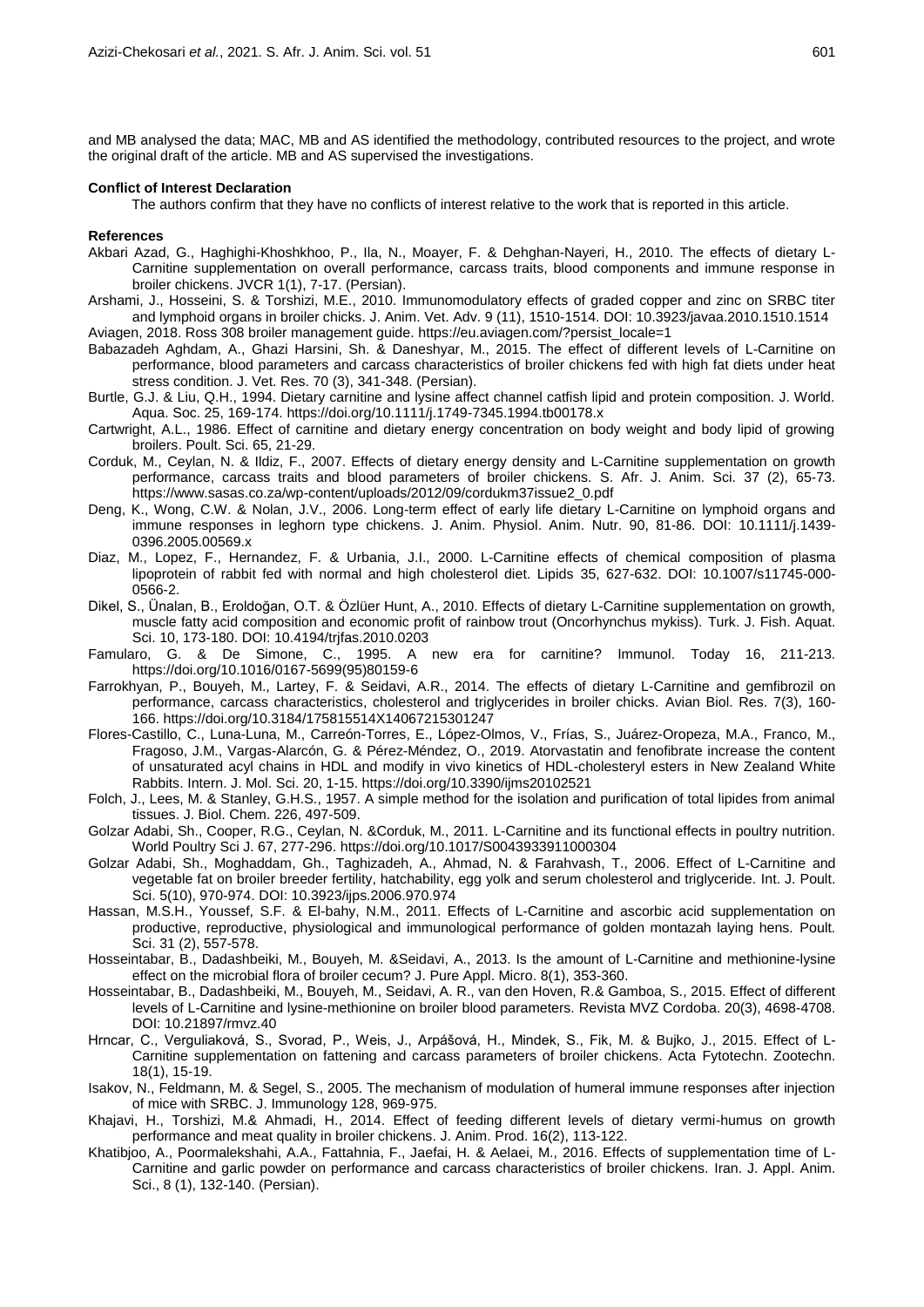- Kidd, M.T., Gilbert, J., Corzo, A., Page, C., Virden, W.S. & Woodworth, J.C., 2009. Dietary L-Carnitine influences broiler thigh yield. Asian Austral. J. Anim. Sci. 22 (5), 681-685. https://doi.org/10.5713/ajas.2009.60665
- Kita, K., Kato, S., Aman Yaman, M., Okumura, J. & Yokota, H., 2002. Dietary L-Carnitine increases plasma insulin-like growth factor-I concentration in chicks fed a diet with adequate dietary protein level. Brit. Poult. Sci. 43, 117-121. DOI: 10.1080/00071660120109980
- Lien, T.F. & Horng, Y.M., 2001. The effect of supplementary dietary L-Carnitine on the performance, serum components, carcass traits and enzyme activities in relation to fatty acid beta-oxidation of broiler chickens. Br. Poult. Sci. 42, 92-95. DOI: 10.1080/713655014
- Mast, J., Buyse, J. & Godderis, B.M., 2000. Dietary L-Carnitine supplementation increases antigen-specific immunoglobulin G in broiler chickens. Br. J. Nutr. 83,161-166.
- Miller, T.L. & Wolin, M.J., 1974. A serum bottle modification of the Hungate technique for cultivating obligate anaerobes. J. Appl. Microbiol. 27, 985-987. DOI: 10.1128/am.27.5.985-987.1974
- Mingrone, G., Greco, A.V., Capristo, E., Benedetti, G., Giancaterini, A., Gaetano, A. & de Gasbarrini, G., 1999. L-Carnitine improves glucose disposal in type 2 diabetic patients. J Am. Coll. Nutr. 18(1), 77-82. DOI: 10.1080/07315724.1999.10718830
- Mirzapor Sarab, S., Salari, S., Mirzadeh, Kh. & Aghaei, A., 2016. Effect of different levels of vitamin C and L-Carnitine on performance and some blood and immune parameters of broilers under heat stress. Iran. J. Appl. Anim. Sci. 8 (1), 141-153. (Persian)
- Montanaro, M.A., Bernasconi, A.M., Gonzalez, M.S., Rimoldi, O.J. & Brenner, R.R., 2005. Effects of fenofibrate and insulin on the biosynthesis of unsaturated fatty acids in streptozotocin diabetic rats. Prostaglandins Leukot. Essent. Fatty Acids 73(5), 369-378. DOI: 10.1016/j.plefa.2005.06.004.
- Murali, P., George, S. K., Ally, K., Dipu, M.T. & Dominic, G., 2015. Effect of dietary L-Carnitine supplementation with animal fat on carcass characteristics of broiler chicken. J. Anim. Res. 5(4), 713-717. DOI: 10.5958/2277- 940X.2015.00119.9
- Nogueira, N., Cordeiro, N., Canada, P., Cuze Silva, P. & Ozório, R.O.A., 2011. Separate and combined effects of cyclic fasting and L-Carnitine supplementation in red porgy (Pagrus pagrus, L.). Aquac. Res. 41, 795-806. https://doi.org/10.1111/j.1365-2109.2010.02596.x
- Norreh, Z., Khatibjoo, A., Fattahnia, F. & Akbari-Gharaei, M., 2015. Investigation of performance and immune response of broiler chickens fed diet containing butyric acid and L-Carnitine supplement. Anim. Prod. 17 (2), 269-279. (Persian) DOI: 10.22059/JAP.2015.53376
- Packard, K.A., Backes, J.M., Lenz, T.L., Wurdeman, R.L., Destache, C. & Hilleman, D.E., 2002. Comparison of gemfibrozil and fenofibrate in patients with dyslipidemic coronary heart disease. Pharmacotherapy 22 (12), 1527- 1532. DOI: 10.1592/phco.22.17.1527.34128
- Panahi, H., Bouyeh, M., Behzadpour, D., Seidavi, A. R., Simoes, J., Tufarelli, V., Staffa, V.N., Tinelli, A., Ayasan, T. & Laudadio, V., 2019. Effect of dietary simvastatin and L-Carnitine supplementation on blood biochemical parameters, carcass characteristics and growth of broiler chickens. J. Indonesian Trop. Anim. Agric. 44 (4), 372- 381. DOI: 10.14710/jitaa.44.4.372-381
- Parizadian, B., Ahangari, Y.J., Shams Shargh, M. & Sardarzadeh, A., 2011. Effects of different levels of L-Carnitine supplementation on egg quality and blood parameters of laying Japanese quail. Poult. Sci. J. 10, 621-625.
- Parsaeimehr, Kh.,Farhoomand, P., Afrouziyeh, M., Cheraghi, H. & Hoseinzadeh, S., 2014. The effects of different levels of L-Carnitine on performance, carcass characteristics and some blood parameters of broiler chickens. Anim. Sci. J. 24 (3), 43-51. (Persian).
- Parsaeimehr, Kh.,Farhoomand, P., Afrouziyeh, M., Najafi, R. & Ahmadie Naghdehi, A.A., 2013. Effects of L-Carnitine with different dietary fat sources on performance and some blood metabolites of broiler chicken. Anim. Prod. Sci. 1(4), 27- 34. (Persian).
- Rabie, M.H. & Szilagyi, M., 1998. Effects of L-Carnitine supplementation of diets differing in energy levels on performance, abdominal fat content, and yield and composition of edible meat of broilers. Br. J. Nutr. 80, 391-400. DOI: 10.1079/096582198388256
- Rabie, M.H., Szil Ágyi, M., Gippert, T., Votisky, E. & Gerendai, D., 1997. Influence of dietary L-Carnitine on performance and carcass quality of broiler chickens. Acta Biol. Hung. 48, 241-252.
- Rajabzadeh [Nesvan, M., Rezaee,](http://nrp.kiau.ac.ir/?_action=article&au=613096&_au=Mohsen++Rajabzadeh+Nesvan) M. & [Ansari Pirsaraee,](http://nrp.kiau.ac.ir/?_action=article&au=611858&_au=Zarbakht++Ansari+Pirsaraee) Z., 2013. Effect of L-Carnitine [supplementation to finisher diets](http://nrp.kiau.ac.ir/article_531767_en.html)  [with different sources of fat on the performance, carcass characteristics and body composition in broiler chickens.](http://nrp.kiau.ac.ir/article_531767_en.html) J. Anim. Sci. Res.13, 51-68. (Persian).
- Rezaei, M., Attar, A., Ghodratnama, A. & Kermanshahi, H., 2007. Study the effects of different levels of fat and L-Carnitine on performance and carcass characteristics of broiler chicks. Pak. J. Bio. Sci. 10(12),1970-1976. DOI: 10.3923/pjbs.2007.1970.1976
- Ruotolo, G., Ericsson, C.G., Tettamanti, C., Karpe, F., Grip, L., Svane, B., Nilsson, J., de Faire, U. & Hamsten, A., 1998. Treatment effects on serum lipoprotein lipids apolipoproteins and low density lipoprotein particle size and relationships of lipoprotein variables to progression of coronary artery disease in the bezafibrate coronary atherosclerosis intervention trial (BECAIT). J. Am. Coll. Cardiol. 32, 1648-1656. DOI: 10.1016/s0735- 1097(98)00442-2
- Sakamoto, K., Hirose, H., Onizuka, A., Hayashi, M., Futamura, N., Kawamura, Y. & Ezaki, T., 2000. Quantitative study of changes in intestinal morphology and mucus gel on total parenteral nutrition in rats. J. Surg. Res. 94, 99-106. DOI: 10.1006/jsre.2000.5937